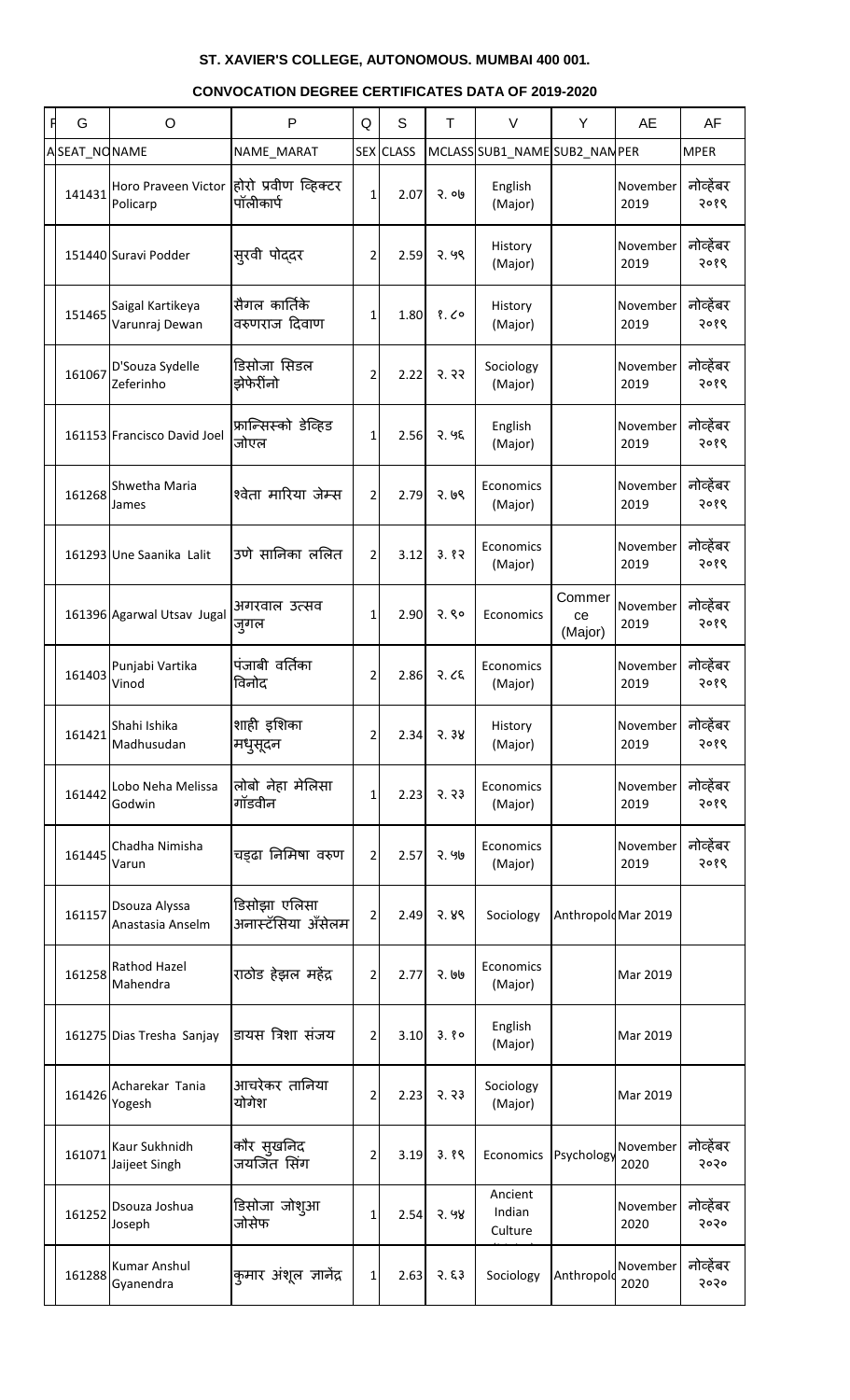| G            | O                                             | $\mathsf{P}$                     | Q              | S                | T             | $\vee$                          | Y                       | <b>AE</b>        | AF                |
|--------------|-----------------------------------------------|----------------------------------|----------------|------------------|---------------|---------------------------------|-------------------------|------------------|-------------------|
| ASEAT_NONAME |                                               | NAME_MARAT                       |                | <b>SEX CLASS</b> |               | MCLASS SUB1_NAME SUB2_NAN PER   |                         |                  | <b>MPER</b>       |
| 161305       | Bishaya Ankita<br>Dinesh                      | बिशाया अंकिता<br>दिनेश           | $\overline{2}$ | 2.36             | 3.36          | Economics                       | Sociology (             | November<br>2020 | नोव्हेंबर<br>२०२० |
|              | 151244 Kher Lakshmi Satish खिर लक्ष्मी सतीश   |                                  | 2 <sup>1</sup> | 2.53             | 2.93          | English<br>(Major)              |                         | October<br>2020  | ऑक्टोबर<br>२०२०   |
| 161073       | Choudhury<br>Aradhana Joydeep                 | चौधरी आराधना<br>जॉयदीप           | 2              | 3.48             | 3.8<          | History<br>(Major)              |                         | October<br>2020  | ऑक्टोबर<br>२०२०   |
| 161133       | Crasto Joshua Jude<br>Dominic                 | क्रास्टो जोशुआ<br>ज्यूड डॉमर्निक | 1              | 1.88             | 8.66          | Political<br>Science<br>(Major) |                         | October<br>2020  | ऑक्टोबर<br>२०२०   |
|              | 161246 Dcunha Sybil Adrian                    | डिकुन्हा सिबिल<br>एड्रिअन        | 2              | 2.58             | 2.96          | Economics                       | Sociology (             | October<br>2020  | ऑक्टोबर<br>२०२०   |
| 161257       | Fernandes Svetlana<br>Jude                    | फर्नांडिस स्वेतलाना<br>ज्यूड     | $\overline{2}$ | 2.94             | 3.88          | Sociology<br>(Major)            |                         | October<br>2020  | ऑक्टोबर<br>२०२०   |
|              | Ramchiary<br>161301 Nayanjyoti<br>Balendra    | रामशिअरी<br>नयनजोती बॅलेंड्रा    | 1              | 2.62             | 3.53          | Ancient<br>Indian<br>Culture    |                         | October<br>2020  | ऑक्टोबर<br>२०२०   |
| 161316       | More Omkar<br>Eknath                          | मोरे ओमकार<br>एकनाथ              | 1              | 2.71             | 3.93          | Ancient<br>Indian<br>Culture    |                         | October<br>2020  | ऑक्टोबर<br>२०२०   |
| 161333       | Sangvai Tanvi<br>Ravindra                     | सांगवे तन्वी रवींद्र             | $\overline{2}$ | 2.94             | 3.88          | English<br>(Major)              |                         | October<br>2020  | ऑक्टोबर<br>२०२०   |
| 161338       | Mishra Anhad<br>Veerendra                     | मिश्रा अन्हाद वीरेंद्र           | $1\vert$       | 2.33             | 7.33          | Political<br>Science<br>(Major) |                         | October<br>2020  | ऑक्टोबर<br>२०२०   |
|              | 161339 Warbah Sunny Anu विरबाह सनी अन्        |                                  | $1\vert$       | 2.50             | 2.90          | Ancient<br>Indian<br>Culture    |                         | October<br>2020  | ऑक्टोबर<br>२०२०   |
|              | 161408 Chishi Whuto Vinito स्थिशी वृतो विनितो |                                  | $1\vert$       | 2.23             | 3.33          | Economics                       | Commer<br>ce<br>(Major) | October<br>2020  | ऑक्टोबर<br>२०२०   |
| 161422       | Dangi Vibhuti<br>Akhilesh                     | डांगी विभूती<br>अखिलेश           | 2              | 2.33             | 3.33          | Ancient<br>Indian<br>Culture    |                         | October<br>2020  | ऑक्टोबर<br>२०२०   |
| 161431       | Abdulla Mohd.<br>Daniyal Afzal                | अब्दुल्ला मोहमद<br>दार्नियल अफझल | 1              | 1.92             | 8.82          | Ancient<br>Indian<br>Culture    |                         | October<br>2020  | ऑक्टोबर<br>२०२०   |
| 171001       | Abraham Aishwarya<br>Joy                      | अब्राहाम ऐश्वर्या<br>जॉय         | $\overline{2}$ | 3.38             | 3.3<          | Economics<br>(Major)            |                         | October<br>2020  | ऑक्टोबर<br>२०२०   |
| 171002       | Agarwal Aakanksha<br>Sanjay                   | अगरवाल आकांक्षा<br>सजय           | $\overline{2}$ | 3.14             | 3.88          | English<br>(Major)              |                         | October<br>2020  | ऑक्टोबर<br>२०२०   |
| 171003       | <b>Agrawal Sneha</b><br>Naresh                | अगरवाल स्नेहा<br>नरेश            | $\overline{2}$ | 3.04             | 3.08          | Economics                       | Commer<br>ce<br>(Major) | October<br>2020  | ऑक्टोबर<br>२०२०   |
| 171004       | Almeida Alana<br>Acklen                       | अल्मेडा एलाना<br>एक्लेन          | $\overline{2}$ |                  | $3.23$ $3.33$ | Economics<br>(Major)            |                         | October<br>2020  | ऑक्टोबर<br>5050   |
| 171005       | Anindita<br>Nandakumar                        | अनिंदिता नंदकुमार                | 2              |                  | $3.30$ $3.30$ | Economics<br>(Major)            |                         | October<br>2020  | ऑक्टोबर<br>२०२०   |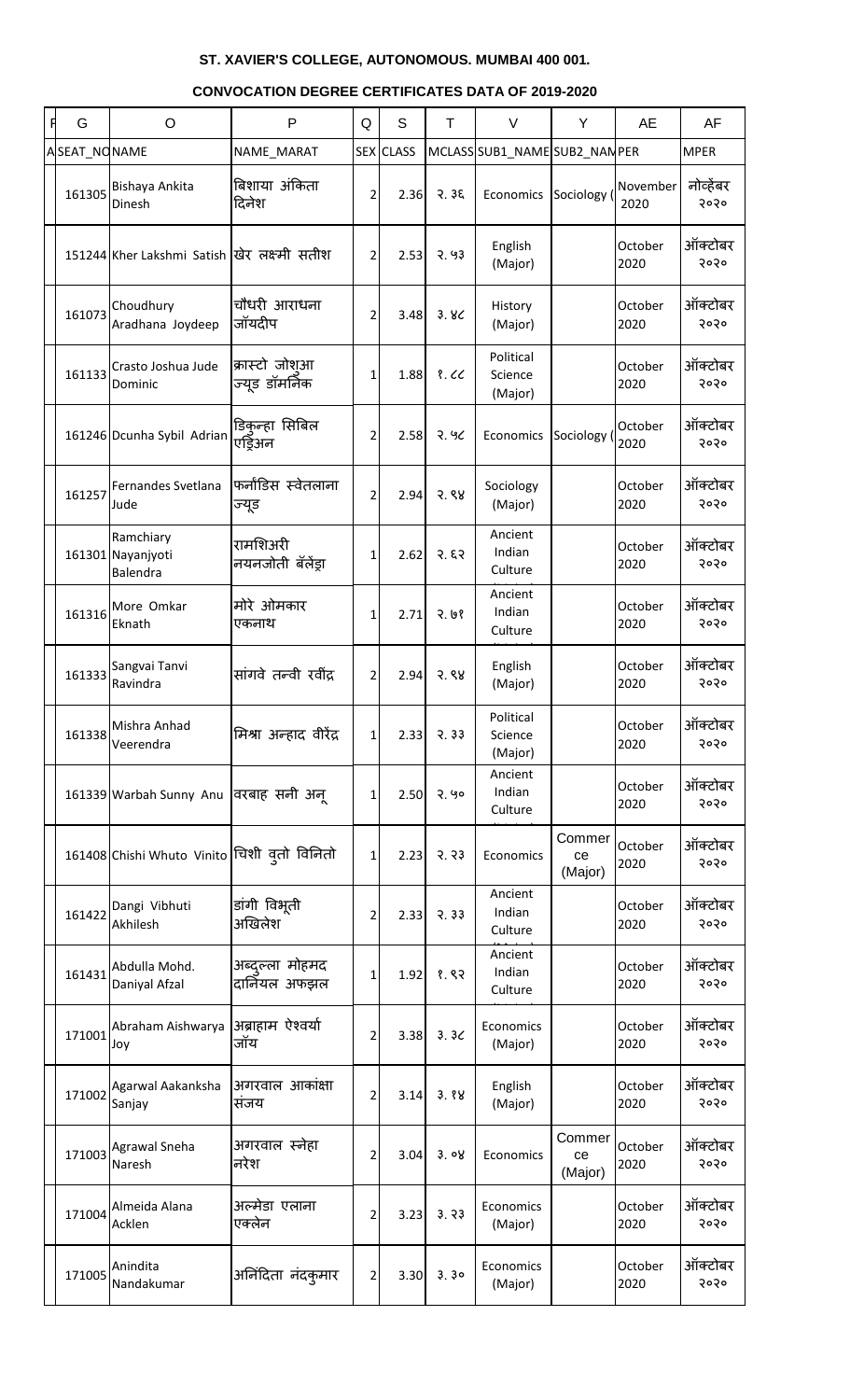| A | G            | $\circ$                        | P                                              | Q              | S                | T             | $\vee$                        | Y                       | AE              | AF              |
|---|--------------|--------------------------------|------------------------------------------------|----------------|------------------|---------------|-------------------------------|-------------------------|-----------------|-----------------|
|   | ASEAT_NONAME |                                | NAME_MARAT                                     |                | <b>SEX CLASS</b> |               | MCLASS SUB1_NAME SUB2_NAN PER |                         |                 | <b>MPER</b>     |
|   |              | 171006 Anna Catherin Baby      | एन्ना कॅथरीन बेबी                              | $\overline{2}$ | 3.83             | 3.63          | Economics                     | Statistic (M            | October<br>2020 | ऑक्टोबर<br>२०२० |
|   | 171007       | Aparna Vishalam<br>Subramanian | अपर्णा विशालम<br>सूब्रमणियन                    | $\overline{2}$ | 3.80             | 3.00          | Economics<br>(Major)          |                         | October<br>2020 | ऑक्टोबर<br>२०२० |
|   |              | 171008 Beniwal Manvi B S       | बेनीवाल मानवी बी<br>एस                         | $\overline{2}$ | 3.71             | 3.68          | Economics                     | Statistic (M            | October<br>2020 | ऑक्टोबर<br>२०२० |
|   | 171009       | Chopra Anaanya<br>Chand        | चोप्रा अनन्या चांद                             | 2              | 3.84             | 3.68          | Economics                     | Statistic (M            | October<br>2020 | ऑक्टोबर<br>२०२० |
|   | 171010       | Chopra Deepanshi<br>Lalit      | चोप्रा दिपांशी ललित                            | $\overline{2}$ | 3.60             | 3.50          | Economics<br>(Major)          |                         | October<br>2020 | ऑक्टोबर<br>२०२० |
|   | 171011       | Chou Chloe<br>Ravinder         | चाऊ क्लोइ रवीन्दर                              | $\overline{2}$ | 3.23             | 3.33          | English<br>(Major)            |                         | October<br>2020 | ऑक्टोबर<br>२०२० |
|   | 171012       | Correia Brinel<br>Marshal      | कोरिया ब्रिनल<br>मार्शल                        | 2              | 3.28             | 3.30          | Economics                     | Commer<br>ce<br>(Major) | October<br>2020 | ऑक्टोबर<br>२०२० |
|   | 171014       | Das Akash<br>Arunkumar         | दास आकाश<br>अरुणकुमार                          | 1              | 3.55             | 3.99          | Economics                     | Statistic (M            | October<br>2020 | ऑक्टोबर<br>२०२० |
|   |              | 171017 Diya Joseph             | दिया जोसेफ                                     | 2              | 3.41             | 3.88          | Economics<br>(Major)          |                         | October<br>2020 | ऑक्टोबर<br>२०२० |
|   | 171018       | Dsouza Sophia<br>Dantes        | डिसोजा सोफिया<br>डेंटस                         | 2              | 3.62             | 3.57          | Economics<br>(Major)          |                         | October<br>2020 | ऑक्टोबर<br>२०२० |
|   | 171019       | Eapen Tanya<br>Elizabeth       | इपन तानया<br>एलिझाबेथ                          | 2              | 3.48             | 3.8<          | Economics<br>(Major)          |                         | October<br>2020 | ऑक्टोबर<br>२०२० |
|   | 171020       | Fernandes Simran<br>Anne Lulu  | फर्नांडिस सिमरन<br>ऍन लुलु                     | 2              | 3.49             | 3.89          | Economics<br>(Major)          |                         | October<br>2020 | ऑक्टोबर<br>२०२० |
|   |              | 171021 Gada Prishita Praful    | गाडा प्रीशीता प्रफुल                           | 2              | 3.73             | 3.63          | Economics                     | Statistic (M            | October<br>2020 | ऑक्टोबर<br>२०२० |
|   |              |                                | 171022 Gandhi Kajal Jignesh गांधी काजल जिग्नेश | 2              | 3.83             | 3.63          | Economics                     | Statistic (M            | October<br>2020 | ऑक्टोबर<br>२०२० |
|   |              |                                | 171025 George Devassy Alex जॉर्ज देवासी आलेक्स | 1              | 3.69             | 3.59          | Economics                     | Statistic (M            | October<br>2020 | ऑक्टोबर<br>२०२० |
|   |              | 171026 George Mathew           | जॉर्ज मॅथ्य्                                   | 1              | 3.54             | 3.98          | Economics                     | Commer<br>ce<br>(Major) | October<br>2020 | ऑक्टोबर<br>२०२० |
|   | 171027       | <b>Ghuge Vishal</b><br>Laxman  | घूगे विशाल लक्ष्मण                             | 1              | 3.31             | 3.38          | Economics<br>(Major)          |                         | October<br>2020 | ऑक्टोबर<br>२०२० |
|   | 171028       | Golait Nitigya<br>Baburao      | गोलायत नीतिज्ञा<br>बाबुराव                     | 1              | 3.61             | 3.58          | Economics Statistic (M        |                         | October<br>2020 | ऑक्टोबर<br>२०२० |
|   | 171029       | Gomez Shirly<br>Johnson        | गोम्स शर्ली जॉन्सन                             | $\overline{2}$ |                  | $3.30$ $3.30$ | Sociology                     | Anthropolo              | October<br>2020 | ऑक्टोबर<br>5050 |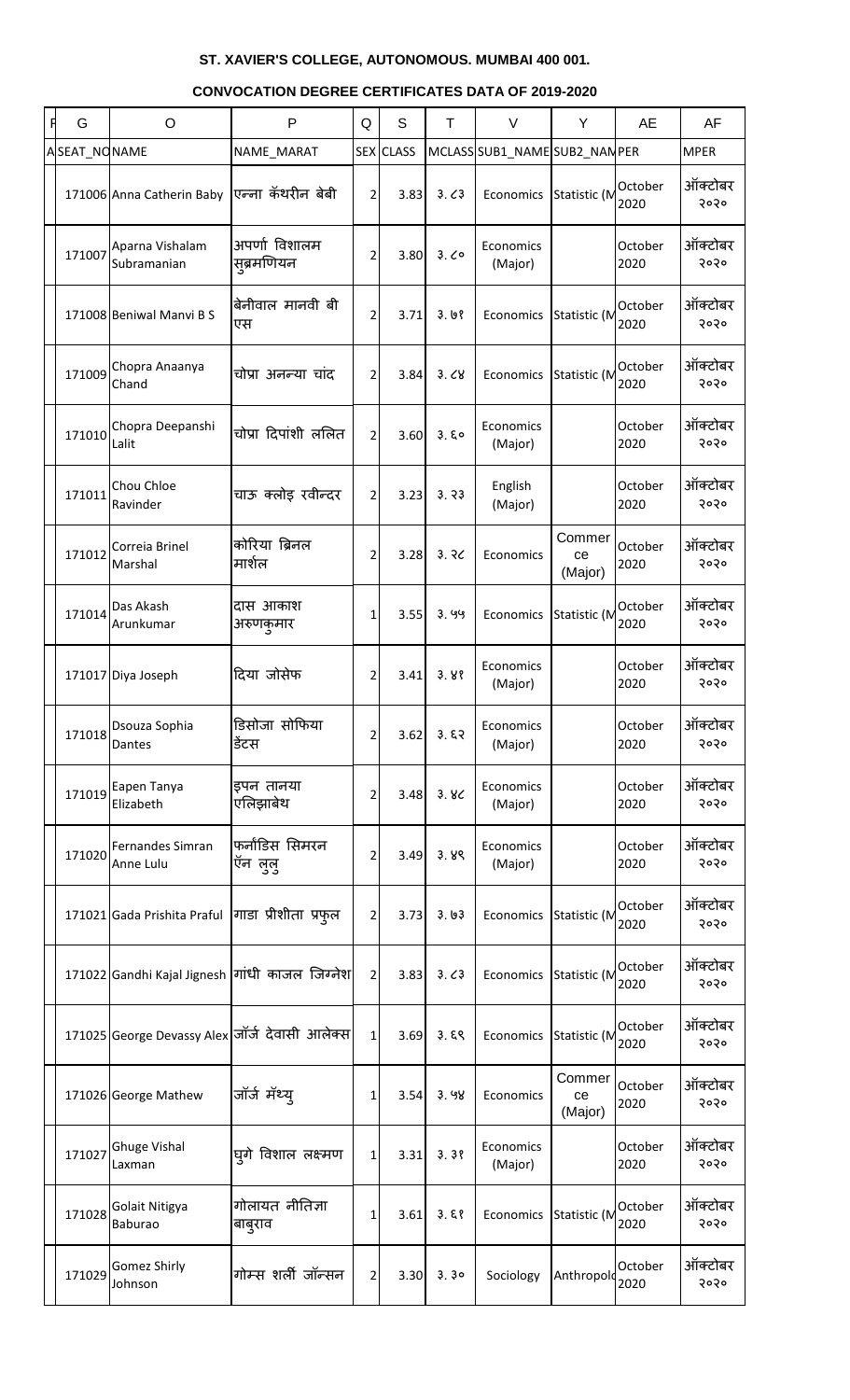| G            | O                                            | $\mathsf{P}$                       | Q              | S                | T     | $\vee$                       | Y                         | AE              | AF              |
|--------------|----------------------------------------------|------------------------------------|----------------|------------------|-------|------------------------------|---------------------------|-----------------|-----------------|
| ASEAT_NONAME |                                              | NAME_MARAT                         |                | <b>SEX</b> CLASS |       | MCLASSSSUB1_NAMESUB2_NANPER  |                           |                 | <b>MPER</b>     |
| 171030       | Gupta Monali<br>Rajesh                       | गुप्ता मोनाली राजेश                | $\overline{2}$ | 3.82             | 3.62  | Economics<br>(Major)         |                           | October<br>2020 | ऑक्टोबर<br>२०२० |
| 171031       | Gupta Pooja<br>Mukesh                        | गुप्ता पुजा मुकेश                  | 2 <sup>1</sup> | 3.65             | 3.89  | Economics                    | Statistic (M              | October<br>2020 | ऑक्टोबर<br>२०२० |
|              | 171032 Gupta Suchi Sanjay                    | गुप्ता सूची संजय                   | $\overline{2}$ | 3.45             | 3.89  | Economics<br>(Major)         |                           | October<br>2020 | ऑक्टोबर<br>२०२० |
|              | 171033 Haanie Bilal                          | हनी बिलाल                          | 1              | 3.51             | 3.98  | Economics                    | Statistic (M              | October<br>2020 | ऑक्टोबर<br>२०२० |
| 171034       | Hill Shayanne Lisa<br>Kevin Savio            | हिल शयानी लिसा<br>केविन साविओ      | $\overline{2}$ | 3.08             | 3.00  | Economics                    | Commer<br>ce<br>(Major)   | October<br>2020 | ऑक्टोबर<br>२०२० |
| 171037       | Jingar Yashasvi<br>Jagdish                   | जिंगर यशस्वी<br>जगदीश              | $\overline{2}$ | 2.63             | 3.53  | Ancient<br>Indian<br>Culture |                           | October<br>2020 | ऑक्टोबर<br>२०२० |
| 171038       | Juvekar Devashree<br>Shashikant              | जुवेकर देवश्री<br>शशिकांत          | $\overline{2}$ | 3.37             | 3.36  | Sociology                    | Anthropold                | October<br>2020 | ऑक्टोबर<br>२०२० |
| 171039       | Kamat Namita<br>Kumar                        | कामत नमिता कुमार                   | $\overline{2}$ | 3.27             | 3.76  | Economics<br>(Major)         |                           | October<br>2020 | ऑक्टोबर<br>२०२० |
| 171040       | Karikkattuparampil<br>Aswin Siby             | करीकट्टूपरंपिल<br>अश्विन सिबी      | 1              | 3.14             | 3.88  | Economics                    | Commer  <br>ce<br>(Major) | October<br>2020 | ऑक्टोबर<br>२०२० |
|              | 171041 Kazi Zeeba Tabrez                     | काज़ि ज़िबा तब्रेज                 | $\overline{2}$ | 3.49             | 3.89  | Economics                    | Commer<br>ce<br>(Major)   | October<br>2020 | ऑक्टोबर<br>२०२० |
|              | 171042 Kelkar Vrushali Ajay                  | केळकर वृशाली<br>अजय                | 2              | 3.83             | 3.63  | Economics<br>(Major)         |                           | October<br>2020 | ऑक्टोबर<br>२०२० |
|              | 171043 Koli Aditi Shyam                      | कोळी अदिती श्याम                   | $\overline{2}$ | 2.52             | २. ५२ | Ancient<br>Indian<br>Culture |                           | October<br>2020 | ऑक्टोबर<br>२०२० |
| 171044       | Kottoor Neha<br>Mathew                       | कोट्ट्र नेहा मॅथ्य्                | $\overline{2}$ | 3.05             | 3.09  | Economics<br>(Major)         |                           | October<br>2020 | ऑक्टोबर<br>२०२० |
| 171045       | Kumari Rimjhim<br>Dhalchand                  | कुमारी रिमझिम<br>धालचंद            | 2              | 3.48             | 3.8<  | Economics<br>(Major)         |                           | October<br>2020 | ऑक्टोबर<br>२०२० |
| 171046       | Kurian Christo<br>George                     | कुरियन क्रिस्टो जॉर्ज              | $1\vert$       | 3.11             | 3.88  | Sociology                    | Anthropold                | October<br>2020 | ऑक्टोबर<br>२०२० |
|              | Lhungdim<br>171048 Tinhoithem<br>Hemkhothang | लंगदीम<br>तिन्होयथिम<br>हेमकोथान्ग | 2              | 2.59             | २. ५९ | Economics                    | Commer<br>ce<br>(Major)   | October<br>2020 | ऑक्टोबर<br>२०२० |
| 171049       | Lobo Ashlyn Jane<br>Andrew                   | लोबो एशलीन जेन<br>ॲड़य़ू           | $\overline{2}$ | 3.74             | 3.68  | Economics                    | Statistic (M              | October<br>2020 | ऑक्टोबर<br>२०२० |
|              | 171050 Mariam Koruth                         | मरिअम कोरुथ                        | $\overline{2}$ | 3.20             | 3.30  | Economics<br>(Major)         |                           | October<br>2020 | ऑक्टोबर<br>२०२० |
|              | 171051 Michelle Francis                      | मिशेल फ्रान्सिस                    | $\overline{2}$ | 3.53             | 3.93  | Economics<br>(Major)         |                           | October<br>2020 | ऑक्टोबर<br>२०२० |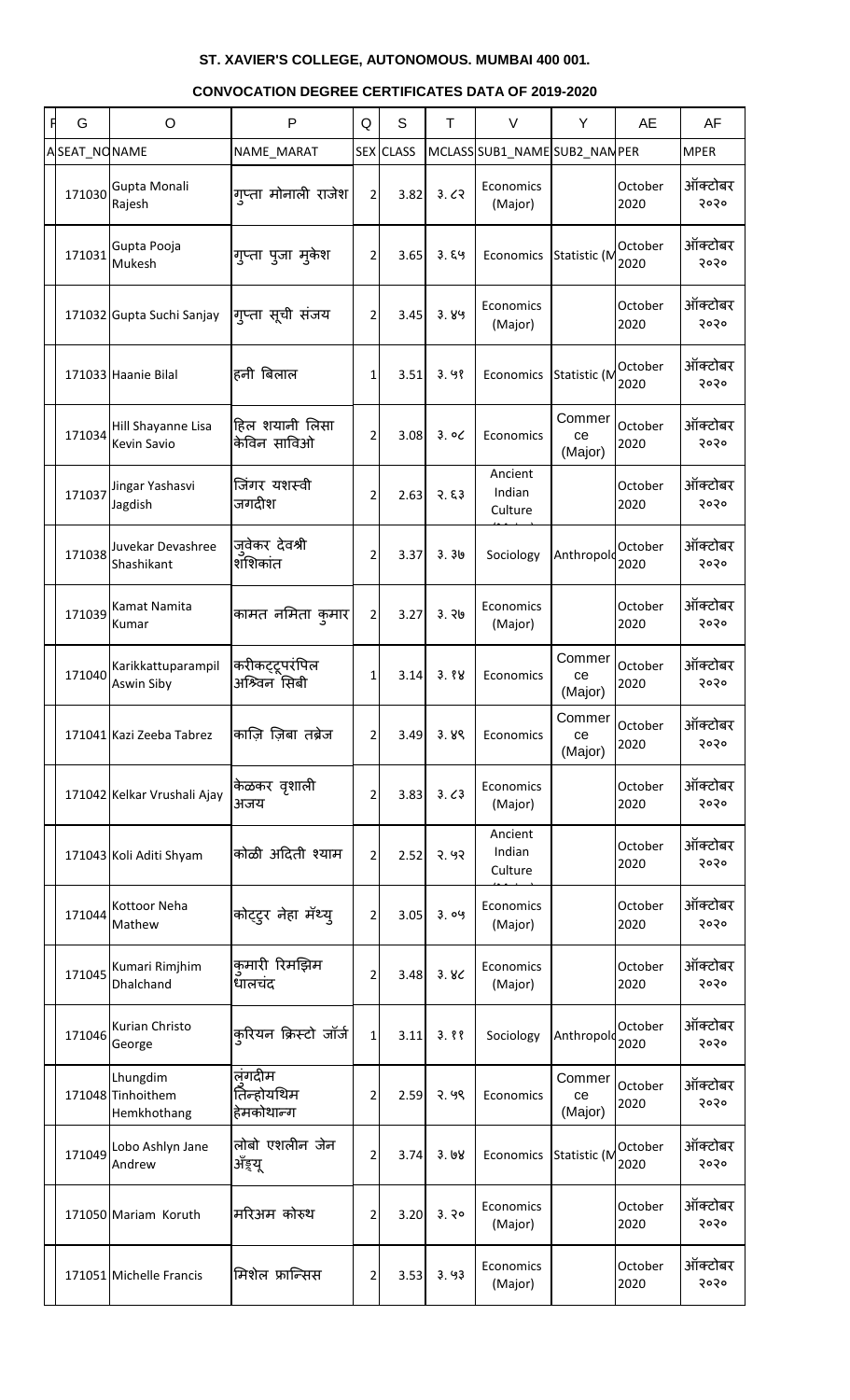| G            | O                                             | P                                  | Q              | S                | T       | $\vee$                        | Y                       | AE              | AF              |
|--------------|-----------------------------------------------|------------------------------------|----------------|------------------|---------|-------------------------------|-------------------------|-----------------|-----------------|
| ASEAT_NONAME |                                               | NAME_MARAT                         |                | <b>SEX CLASS</b> |         | MCLASS SUB1_NAME SUB2_NAN PER |                         |                 | <b>MPER</b>     |
| 171053       | Moolamkunnam<br>Joseph Jomy                   | मलमकण्णम<br>जोसेफॅ जोमी            | 1              | 2.73             | 3.63    | Economics                     | Commer<br>ce<br>(Major) | October<br>2020 | ऑक्टोबर<br>२०२० |
| 171054       | Mukerjee Aditya<br>Kallol                     | मुकर्जी आदित्य<br>कॅल्लोल          | $1\vert$       | 3.40             | 3.80    | Economics<br>(Major)          |                         | October<br>2020 | ऑक्टोबर<br>२०२० |
|              | 171055 Navlani Riya Jairam                    | नवलानी रीया<br>जयराम               | $\overline{2}$ | 3.79             | 3.69    | Economics                     | Statistic (M            | October<br>2020 | ऑक्टोबर<br>२०२० |
| 171056       | Parab Anushka<br>Rajendra                     | परब अन्ष्का राजेंद्र               | $\overline{2}$ | 3.60             | 3.50    | Economics                     | Statistic (M            | October<br>2020 | ऑक्टोबर<br>२०२० |
| 171057       | Parmar Pratyaksh<br>Sinh Ranjit Sinh          | परमार प्रत्यक्ष सिंह<br>रणजित सिंह | $1\vert$       | 3.49             | 3.89    | Economics<br>(Major)          |                         | October<br>2020 | ऑक्टोबर<br>२०२० |
|              | 171058 Patel Janhavi Pankaj पटेल जान्हवी पंकज |                                    | $\overline{2}$ | 3.23             | 3.73    | Economics<br>(Major)          |                         | October<br>2020 | ऑक्टोबर<br>२०२० |
|              | 171059 Patil Aditya Sunil                     | पाटील आदित्य<br>स्नील              | $1\vert$       | 3.30             | 3.30    | Economics                     | Sociology (             | October<br>2020 | ऑक्टोबर<br>२०२० |
| 171060       | Peris Sunaira<br>Simone                       | पेरीस स्नैरा सिमोन                 | $\overline{2}$ | 3.54             | 3.98    | Economics<br>(Major)          |                         | October<br>2020 | ऑक्टोबर<br>२०२० |
|              | 171061 Phyllisa Joseph                        | फिलीसा<br>जोसेफ                    | $\overline{2}$ | 3.77             | 3. 1919 | Economics                     | Statistic (M            | October<br>2020 | ऑक्टोबर<br>२०२० |
|              | 171062 Pillai Gitanjali Biju                  | पिल्लै गीतांजली<br>बिजू            | $\overline{2}$ | 3.66             | 3.55    | Economics                     | Statistic (M            | October<br>2020 | ऑक्टोबर<br>२०२० |
| 171063       | Pinto Fatima Tulip<br>Valerian                | पिंटो फातिमा<br>ट्युलिप व्हलेरियन  | 2              | 3.17             | 3.86    | Economics<br>(Major)          |                         | October<br>2020 | ऑक्टोबर<br>२०२० |
| 171064       | Quadros Carol<br>Angeline George              | कोड्रोस कॅरोल<br>ॲंजेलिन जॉर्ज     | 2              | 3.51             | 3.98    | Economics<br>(Major)          |                         | October<br>2020 | ऑक्टोबर<br>२०२० |
|              | 171065 Raut Tanvi Manish                      | राऊत तन्वी मनीष                    | $\overline{2}$ | 3.42             | 3.83    | English<br>(Major)            |                         | October<br>2020 | ऑक्टोबर<br>२०२० |
| 171066       | Rodrigues Eliza<br>Simon                      | रॉड्रिंग्ज एलिझा<br>सायमन          | 2              | 3.56             | 3.95    | Economics<br>(Major)          |                         | October<br>2020 | ऑक्टोबर<br>२०२० |
| 171067       | Rodrigues Sara<br>Joachim                     | रॉड्रिंग्ज सारा जॉकीम              | $\overline{2}$ | 3.11             | 3.88    | Economics<br>(Major)          |                         | October<br>2020 | ऑक्टोबर<br>२०२० |
|              | 171068 Sagar Davis                            | सागर डेव्हिस                       | 1              | 3.27             | 3.76    | Economics                     | Commer<br>ce<br>(Major) | October<br>2020 | ऑक्टोबर<br>२०२० |
| 171070       | Samyuktha<br>Gokuldas                         | संयुक्ता गोकुलदास                  | $\overline{2}$ | 2.94             | 3.88    | Economics                     | Commer<br>ce<br>(Major) | October<br>2020 | ऑक्टोबर<br>२०२० |
| 171071       | Sancheti Karan<br>Anand                       | संचेती करन आनंद                    | 1              | 3.50             | 3.90    | Economics<br>(Major)          |                         | October<br>2020 | ऑक्टोबर<br>२०२० |
| 171072       | Serrao Rochelle<br>Wilfred                    | सेराव रोशेल विल्फ्रेड              | $\overline{2}$ | 3.00             | 3.00    | Economics<br>(Major)          |                         | October<br>2020 | ऑक्टोबर<br>२०२० |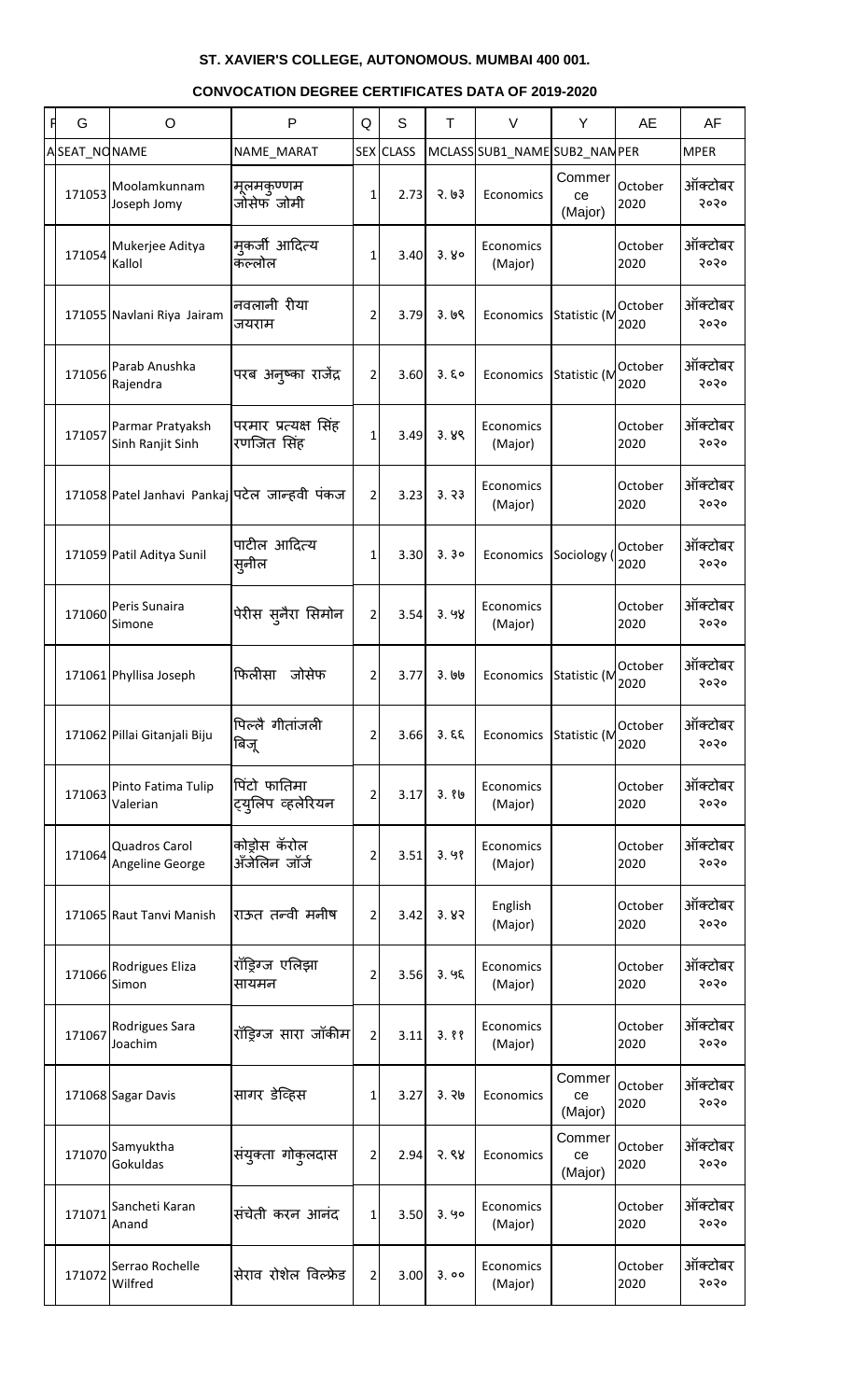| A | G            | $\circ$                                     | P                         | Q              | S                | T     | $\vee$                        | Y                       | <b>AE</b>       | AF              |
|---|--------------|---------------------------------------------|---------------------------|----------------|------------------|-------|-------------------------------|-------------------------|-----------------|-----------------|
|   | ASEAT_NONAME |                                             | NAME_MARAT                |                | <b>SEX CLASS</b> |       | MCLASS SUB1_NAME SUB2_NAN PER |                         |                 | <b>MPER</b>     |
|   |              | 171073 Shah Ayushi Nitesh                   | शाह आयूशी नितेश           | $\overline{2}$ | 3.34             | 3.38  | Economics                     | Commer<br>ce<br>(Major) | October<br>2020 | ऑक्टोबर<br>२०२० |
|   |              | 171075 Shah Dwiti Hemant                    | शाह व्दिती हेमंत          | $\overline{2}$ | 3.58             | 3.90  | Economics                     | Statistic (M            | October<br>2020 | ऑक्टोबर<br>२०२० |
|   |              | 171077 Shah Kajol Bhavesh                   | शाह काजोल भावेश           | $\overline{2}$ | 3.76             | 3.95  | Economics<br>(Major)          |                         | October<br>2020 | ऑक्टोबर<br>२०२० |
|   | 171078       | Sharma Khanak<br>Jitendra                   | शर्मा खनक जितेंद्र        | 2              | 3.11             | 3.88  | Sociology                     | Anthropold              | October<br>2020 | ऑक्टोबर<br>२०२० |
|   | 171079       | Shimrah Chingri<br>Phungreikhai             | शिमरा चिंगरी<br>फुंगरेखई  | 1              | 3.21             | 3.38  | History<br>(Major)            |                         | October<br>2020 | ऑक्टोबर<br>२०२० |
|   | 171080       | Singh Deepakshi<br>Surjit                   | सिंग दिपाक्षी<br>स्रजीत   | 2              | 3.52             | 3.92  | Economics<br>(Major)          |                         | October<br>2020 | ऑक्टोबर<br>२०२० |
|   |              | 171081 Singh Sejal Sunil                    | सिंह सेजल सुनील           | $\overline{2}$ | 3.55             | 3.99  | Economics                     | Statistic (M            | October<br>2020 | ऑक्टोबर<br>२०२० |
|   |              | 171082 Singh Shaurya Vinay सिंग शौर्या विनय |                           | $\overline{2}$ | 3.45             | 3.89  | Economics<br>(Major)          |                         | October<br>2020 | ऑक्टोबर<br>२०२० |
|   | 171083       | Sinha Vaishnavi<br>Sanjay                   | सिन्हा वैष्णवी संजय       | $\overline{2}$ | 3.79             | 3.69  | Economics<br>(Major)          |                         | October<br>2020 | ऑक्टोबर<br>२०२० |
|   |              | 171084 Sneha Rose Thomas स्निहा रोस थॉमस    |                           | 2              | 3.78             | 3.66  | Economics                     | Statistic (M            | October<br>2020 | ऑक्टोबर<br>२०२० |
|   | 171085       | Solanki Kashish<br>Yudhviram                | सोळंकी कशिश<br>युद्धविराम | 2              | 3.89             | 3.09  | Economics                     | Statistic (M            | October<br>2020 | ऑक्टोबर<br>२०२० |
|   | 171086       | Sruthi<br>Venkateswaran                     | श्रुती वेंकटेश्वरन        | 2              | 3.90             | 3.80  | English<br>(Major)            |                         | October<br>2020 | ऑक्टोबर<br>२०२० |
|   | 171087       | Sule Revati<br>Sadanand                     | सुळे रेवती सदानंद         | 2              | 3.50             | 3.90  | Economics<br>(Major)          |                         | October<br>2020 | ऑक्टोबर<br>२०२० |
|   | 171088       | Swati Anwesha<br>Ashok                      | स्वाती अन्वेषा<br>अशोक    | 2              | 3.40             | 3.80  | English<br>(Major)            |                         | October<br>2020 | ऑक्टोबर<br>२०२० |
|   |              | 171089 Swati Ramanath                       | स्वाती रामनाथ             | 2              | 3.77             | 3.190 | Economics<br>(Major)          |                         | October<br>2020 | ऑक्टोबर<br>२०२० |
|   | 171090       | Tharakan Annie<br>George                    | थरकन एनी जॉर्ज            | 2              | 3.73             | 3.63  | Economics                     | Statistic (M            | October<br>2020 | ऑक्टोबर<br>२०२० |
|   |              | 171091 Togin M Babichen                     | टोगीन एम बेबिशेन          | 1              | 3.11             | 3.88  | Economics                     | Commer<br>ce<br>(Major) | October<br>2020 | ऑक्टोबर<br>२०२० |
|   |              | 171092 Ugar Ankita Vasant                   | उगर अंकिता वसंत           | 2              | 3.00             | 3.00  | Economics                     | Commer<br>ce<br>(Major) | October<br>2020 | ऑक्टोबर<br>२०२० |
|   | 171093       | Vadodaria Nirali<br>Dipen                   | वडोदरीया निराली<br>दीपेन  | $\overline{2}$ | 3.69             | 3.59  | Economics                     | Statistic (M            | October<br>2020 | ऑक्टोबर<br>5050 |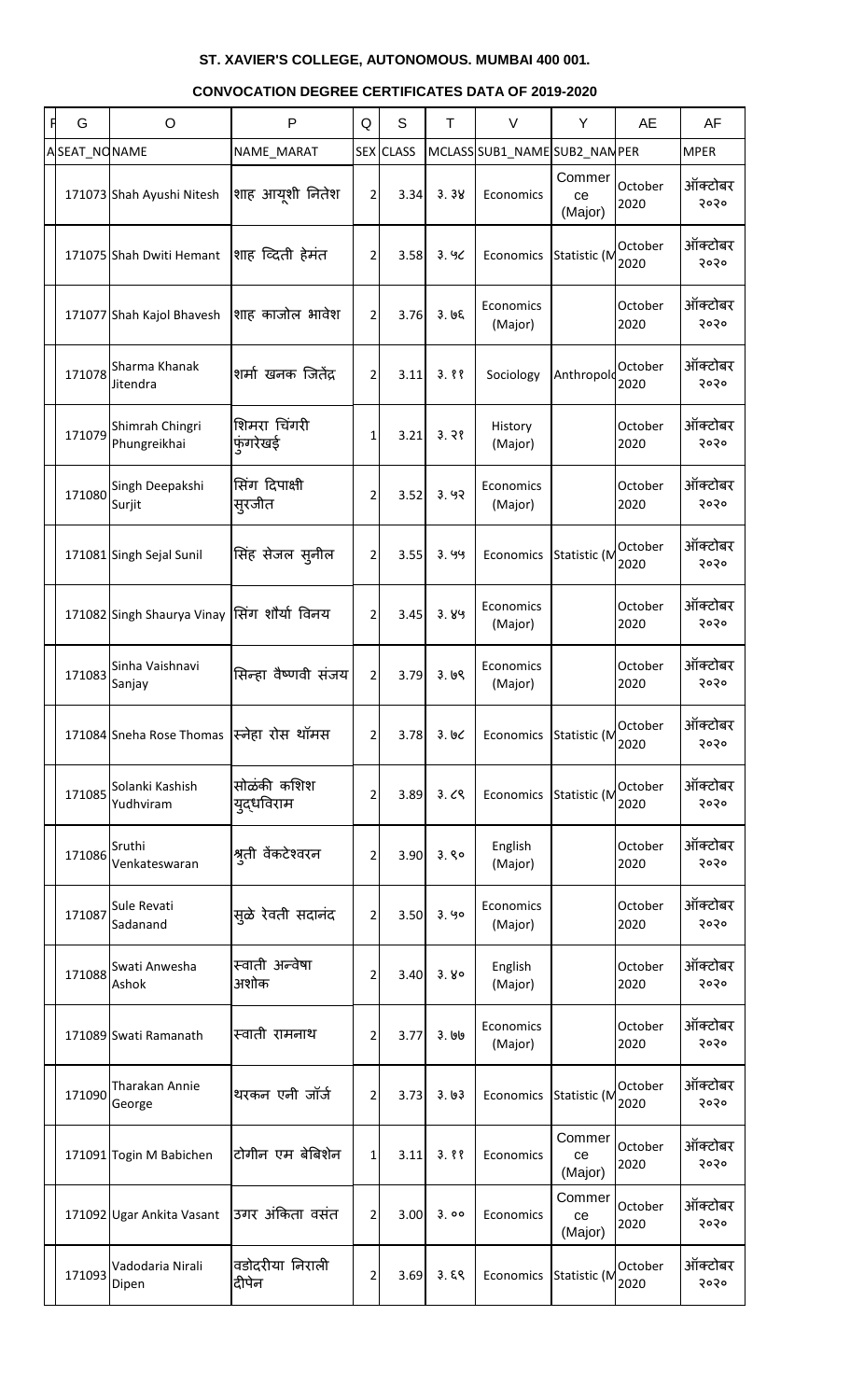| G            | O                                    | $\mathsf{P}$                   | Q | S         | T     | $\vee$                          | Y            | <b>AE</b>       | AF              |
|--------------|--------------------------------------|--------------------------------|---|-----------|-------|---------------------------------|--------------|-----------------|-----------------|
| ASEAT_NONAME |                                      | NAME_MARAT                     |   | SEX CLASS |       | MCLASS SUB1 NAME SUB2 NAMPER    |              |                 | <b>MPER</b>     |
| 171094       | Vankawala Jay<br>Premal              | वंकावला जय प्रेमल              | 1 | 3.73      | 3.03  | Economics                       | Statistic (M | October<br>2020 | ऑक्टोबर<br>२०२० |
| 171096       | Wade Yashraj<br>Bhushan              | वाडे यशराज भूषण                | 1 | 3.05      | 3.09  | Economics<br>(Major)            |              | October<br>2020 | ऑक्टोबर<br>२०२० |
|              | 171097 Zach Tom                      | झॅक टॉम                        | 1 | 3.55      | 3.99  | Economics                       | Statistic (M | October<br>2020 | ऑक्टोबर<br>२०२० |
|              | 171099 Aishwarya Mohan               | ऐश्वर्या मोहन                  | 2 | 3.35      | 3.39  | Political<br>Science<br>(Major) |              | October<br>2020 | ऑक्टोबर<br>२०२० |
|              | 171100 Anjali Shaji                  | अंजली शाजी                     | 2 | 3.45      | 3.89  | Economics<br>(Major)            |              | October<br>2020 | ऑक्टोबर<br>२०२० |
| 171101       | Anupama<br>Gopinathan                | अनुपमा गोपीनाथन                | 2 | 3.25      | 3.79  | Sociology<br>(Major)            |              | October<br>2020 | ऑक्टोबर<br>२०२० |
| 171102       | Arora Cmran<br><b>Balvinder Sing</b> | अरोरा सिमरन<br>बलविंदर सिंग    | 2 | 3.16      | 3.85  | Political<br>Science<br>(Major) |              | October<br>2020 | ऑक्टोबर<br>२०२० |
| 171103       | Bagde Ameya<br>Mangesh               | बागडे अमेया मंगेश              | 1 | 3.37      | 3.30  | Economics<br>(Major)            |              | October<br>2020 | ऑक्टोबर<br>२०२० |
| 171105       | Chauhan Harsh<br>Mahendra            | चौहान हर्ष महेंद्र             | 1 | 2.81      | 2.68  | Political<br>Science<br>(Major) |              | October<br>2020 | ऑक्टोबर<br>२०२० |
| 171106       | Chipra Manasi<br>Balkishan           | शिप्रा मानसी<br>बालकिशन        | 2 | 3.00      | 3.00  | Ancient<br>Indian<br>Culture    |              | October<br>2020 | ऑक्टोबर<br>२०२० |
| 171107       | Chitale Gargee<br>Milind             | चितळे गार्गी मिलिंद            | 2 | 3.47      | 3.80  | English<br>(Major)              |              | October<br>2020 | ऑक्टोबर<br>२०२० |
| 171108       | Chittilapilly Rachel<br>Joseph       | चिट्टीलापिल्ली<br>रेचल जोसेफ   | 2 | 3.32      | 3.32  | Ancient<br>Indian<br>Culture    |              | October<br>2020 | ऑक्टोबर<br>२०२० |
| 171109       | Chouhan Khushaali<br>Raakesh         | चौहान खुशाली<br>राकेश          | 2 | 3.65      | 3.89  | Political<br>Science<br>(Major) |              | October<br>2020 | ऑक्टोबर<br>२०२० |
|              | 171110 Dabre Larrisa Peter           | डाबरे लॅरीसा पिटर              | 2 | 3.01      | 3.08  | English<br>(Major)              |              | October<br>2020 | ऑक्टोबर<br>२०२० |
| 171111       | Dalai Mamata<br>Haraprasad           | दलाई ममता<br>हराप्रसाद         | 2 | 3.57      | 3.96  | Economics<br>(Major)            |              | October<br>2020 | ऑक्टोबर<br>२०२० |
| 171112       | Dcosta Jovin<br>Dominic Joseph       | डिकोस्टा जोवीन<br>डॉमनिक जोसेफ | 1 | 3.18      | 3.8<  | Political<br>Science<br>(Major) |              | October<br>2020 | ऑक्टोबर<br>२०२० |
| 171113       | Dcunha Ruchita<br>Richard            | डिकुन्हा रुचिता<br>रिचर्ड      | 2 | 3.09      | 3.09  | English<br>(Major)              |              | October<br>2020 | ऑक्टोबर<br>२०२० |
| 171114       | Desai Khushi<br>Dharmendra           | दिसाई खुशी धर्मेंद्र           | 2 | 3.78      | 3. ७८ | Economics<br>(Major)            |              | October<br>2020 | ऑक्टोबर<br>२०२० |
| 171115       | Deshpande Shardul<br>Hemant          | देशपांडे शार्दूल हेमंत         | 1 | 3.33      | 3.33  | History<br>(Major)              |              | October<br>2020 | ऑक्टोबर<br>२०२० |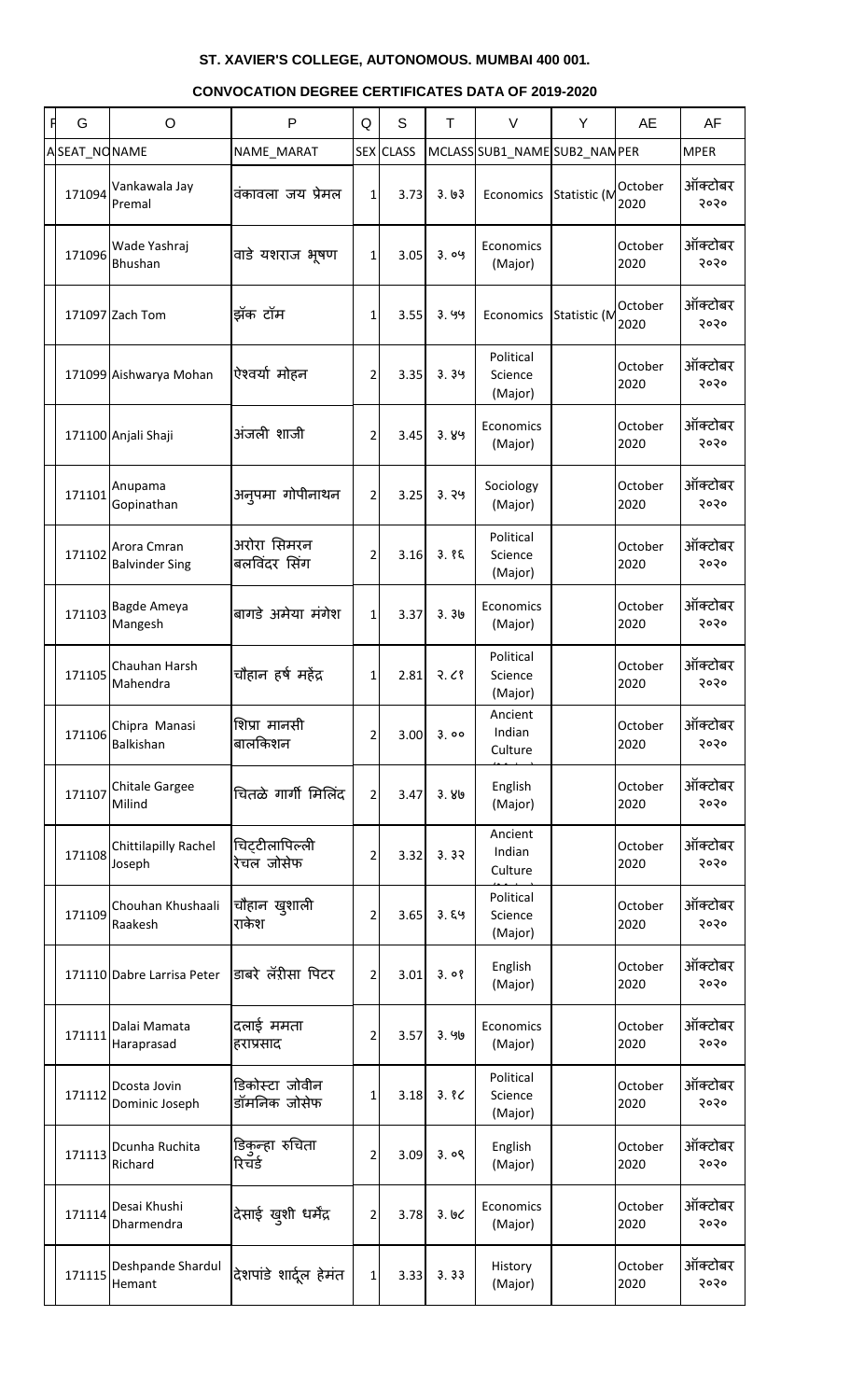| <b>CONVOCATION DEGREE CERTIFICATES DATA OF 2019-2020</b> |
|----------------------------------------------------------|
|----------------------------------------------------------|

| G            | $\circ$                                                | P                                      | Q              | S         | T    | $\vee$                          | Y | AE              | AF              |
|--------------|--------------------------------------------------------|----------------------------------------|----------------|-----------|------|---------------------------------|---|-----------------|-----------------|
| ASEAT_NONAME |                                                        | NAME_MARAT                             |                | SEX CLASS |      | MCLASS SUB1_NAME SUB2_NAN PER   |   |                 | <b>MPER</b>     |
| 171116       | <b>Dmonte Winnie</b><br>Wilson                         | डिमोन्टी विनी<br>विल्सन                | 2              | 3.67      | 3.50 | Economics<br>(Major)            |   | October<br>2020 | ऑक्टोबर<br>२०२० |
| 171117       | Doarti Lynette<br>James                                | डोरती लिनेट जेम्स                      | $\overline{2}$ | 2.87      | 9.69 | History<br>(Major)              |   | October<br>2020 | ऑक्टोबर<br>२०२० |
| 171119       | Dsilva Tahasha<br>Alphy                                | डिसील्वा ताहाशा<br>अल्फि               | 2              | 3.45      | 3.89 | English<br>(Major)              |   | October<br>2020 | ऑक्टोबर<br>२०२० |
| 171120       | Dsouza Angelica<br><b>Francesca Terrence</b>           | डिसोजा ॲंजेलिका<br>फ्रान्सेसका टेरेन्स | 2              | 3.36      | 3.36 | History<br>(Major)              |   | October<br>2020 | ऑक्टोबर<br>२०२० |
| 171122       | Dsouza Dylan David  डिसोजा डीलन<br><b>Kurt Anthony</b> | डेविड कर्ट अँथनी                       | 1              | 3.45      | 3.89 | Sociology<br>(Major)            |   | October<br>2020 | ऑक्टोबर<br>२०२० |
|              | 171124 Dsouza Karen Henry  डिसोजा कॅरन हेन्री          |                                        | $\overline{2}$ | 3.23      | 3.33 | Sociology<br>(Major)            |   | October<br>2020 | ऑक्टोबर<br>२०२० |
|              | 171125 Faber Judy Sherine                              | फॅबर जुड़ी शेरीन                       | $\overline{2}$ | 3.56      | 3.95 | History<br>(Major)              |   | October<br>2020 | ऑक्टोबर<br>२०२० |
|              | 171126 Farel Clarissa Ceazer                           | फरेल क्लॅरिसा<br>सिझर                  | 2              | 3.20      | 3.30 | English<br>(Major)              |   | October<br>2020 | ऑक्टोबर<br>२०२० |
| 171127       | Fernandes Aldrich<br>Sabino Angelo                     | फर्नाडिस ऍल्ड्रीच<br>सिबिनो            | 1              | 3.19      | 3.89 | Political<br>Science<br>(Major) |   | October<br>2020 | ऑक्टोबर<br>२०२० |
| 171128       | Fernandes<br>Samantha Ignatius                         | फर्नांडिस सामंथा<br>इंग्नेशिअस         | 2              | 3.10      | 3.80 | Sociology<br>(Major)            |   | October<br>2020 | ऑक्टोबर<br>२०२० |
| 171129       | <b>Fernandes Twinkle</b><br><b>Baptist</b>             | फर्नांडिस ट्विंकल<br>बाप्टिस्ट         | 2              | 3.11      | 3.88 | English<br>(Major)              |   | October<br>2020 | ऑक्टोबर<br>२०२० |
| 171130       | Ghadyalpatil<br>Charuta Abhiram                        | घड़याळपाटील<br>चारुता अभिराम           | 2              | 3.65      | 3.89 | History<br>(Major)              |   | October<br>2020 | ऑक्टोबर<br>२०२० |
| 171131       | Ghatge Bhakti<br>Amarsinh                              | घाटगे भक्ती<br>अमरसिह                  | 1              | 3.18      | 3.8C | Economics<br>(Major)            |   | October<br>2020 | ऑक्टोबर<br>२०२० |
| 171132       | Gupta Shubham<br><b>Bhailal</b>                        | गुप्ता शुभम<br>भाईलाल                  | 1              | 3.23      | 3.33 | History<br>(Major)              |   | October<br>2020 | ऑक्टोबर<br>२०२० |
| 171133       | <b>Hector Sheba</b><br>Richard                         | हेक्टर शेबा रिचर्ड                     | 2              | 3.53      | 3.93 | History<br>(Major)              |   | October<br>2020 | ऑक्टोबर<br>२०२० |
|              | 171134 Jaiswar Neha Hiralal                            | जैस्वार नेहा<br>हिरालाल                | 2              | 3.58      | 3.90 | Ancient<br>Indian<br>Culture    |   | October<br>2020 | ऑक्टोबर<br>२०२० |
|              | 171136 Jennifer Ellen Daniel                           | जेनिफर एलेन<br>डॅनियल                  | 2              | 3.56      | 3.95 | Sociology<br>(Major)            |   | October<br>2020 | ऑक्टोबर<br>२०२० |
|              | 171137 Jha Itisha Sunil                                | झा इतिशा स् <b>नील</b>                 | 2              | 2.35      | 2.39 | Ancient<br>Indian<br>Culture    |   | October<br>2020 | ऑक्टोबर<br>२०२० |
|              | 171138 Jijo Jose                                       | जिजो जोस                               | 1              | 2.92      | 3.83 | Sociology<br>(Major)            |   | October<br>2020 | ऑक्टोबर<br>२०२० |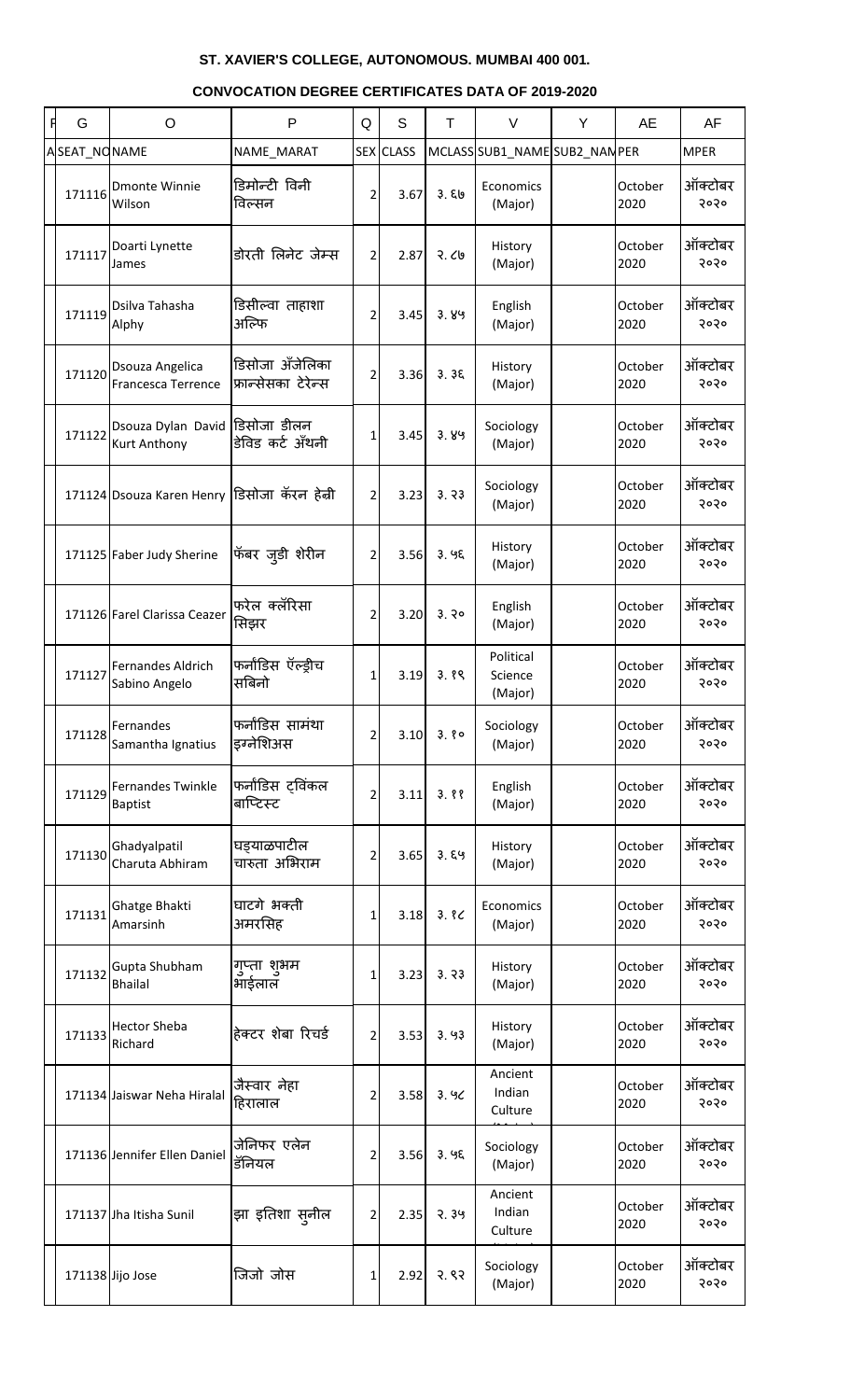| R | G            | $\circ$                                                | P                                              | Q              | S         | T     | $\vee$                          | Y                       | AE              | AF              |
|---|--------------|--------------------------------------------------------|------------------------------------------------|----------------|-----------|-------|---------------------------------|-------------------------|-----------------|-----------------|
|   | ASEAT_NONAME |                                                        | NAME_MARAT                                     |                | SEX CLASS |       | MCLASS SUB1_NAME SUB2_NAN PER   |                         |                 | <b>MPER</b>     |
|   |              | 171139 Joshi Nupur Milind                              | जोशी नुपूर मिलिंद                              | 2              | 2.27      | २. २७ | Psychology                      | Sociology               | October<br>2020 | ऑक्टोबर<br>२०२० |
|   |              | 171140 Srushti Joshi                                   | सृष्टी जोशी                                    | $\overline{2}$ | 3.56      | 3.95  | Political<br>Science<br>(Major) |                         | October<br>2020 | ऑक्टोबर<br>२०२० |
|   | 171141       | Kamble Vrushali<br>Santram                             | कांबळे वृशाली<br>सांताराम                      | $\overline{2}$ | 3.51      | 3.98  | Political<br>Science<br>(Major) |                         | October<br>2020 | ऑक्टोबर<br>२०२० |
|   | 171142       | Kankaria Roshni<br>Sanjay                              | कंकारिया रोशनी<br>संजय                         | $\overline{2}$ | 3.53      | 3.93  | Economics<br>(Major)            |                         | October<br>2020 | ऑक्टोबर<br>२०२० |
|   | 171143       | Kapadia Behram<br>Vispy                                | कपाडिया बेहराम<br>विस्पी                       | 1              | 3.36      | 3.36  | Economics<br>(Major)            |                         | October<br>2020 | ऑक्टोबर<br>२०२० |
|   |              | 171144 Karnik Gayatri Rajiv                            | कर्णिक गायत्री<br>राजीव                        | $\overline{2}$ | 3.47      | 3.80  | History<br>(Major)              |                         | October<br>2020 | ऑक्टोबर<br>२०२० |
|   | 171146       | Kesnur Siddhant<br>Srikant                             | केसनूर सिद्धांत<br>श्रीकांत                    | 1              | 3.16      | 3.85  | Political<br>Science<br>(Major) |                         | October<br>2020 | ऑक्टोबर<br>२०२० |
|   | 171147       | Krishnamurthy<br>Abhishek Vijay                        | 'कृष्णमूर्ती अभिषेक<br>विजय                    | $\mathbf{1}$   | 3.21      | 3.38  | Political<br>Science<br>(Major) |                         | October<br>2020 | ऑक्टोबर<br>२०२० |
|   | 171148       | Kulkarni Preeti<br>Shrikant                            | कलकर्णी प्रीती<br>श्रीकांत                     | 2              | 3.00      | 3.00  | Economics                       | Sociology (             | October<br>2020 | ऑक्टोबर<br>२०२० |
|   | 171149       | Lende Ruturaj<br>Mohan                                 | लेंडे ऋत्राज मोहन                              | 1              | 3.20      | 3.30  | Economics                       | Commer<br>ce<br>(Major) | October<br>2020 | ऑक्टोबर<br>२०२० |
|   |              | 171150 Lobo Anthea John                                | लोबो एंथिया जॉन                                | $\overline{2}$ | 3.48      | 3.8<  | English<br>(Major)              |                         | October<br>2020 | ऑक्टोबर<br>२०२० |
|   | 171151       | Machado Megan<br><b>Blessy Anthony</b>                 | मचाडो मेगन ब्लेसी<br>ॲथनी                      | $\overline{2}$ | 3.22      | 3.32  | Sociology<br>(Major)            |                         | October<br>2020 | ऑक्टोबर<br>२०२० |
|   |              | 171152 Madhumitha L                                    | मध्मिता एल                                     | $\overline{2}$ | 3.70      | 3. ७० | Economics<br>(Major)            |                         | October<br>2020 | ऑक्टोबर<br>२०२० |
|   |              | 171153 Manish Ram                                      | मनीष राम                                       | 1              | 2.68      | 3.82  | History<br>(Major)              |                         | October<br>2020 | ऑक्टोबर<br>२०२० |
|   | 171154       | Mascarenhas<br>Bonita Jacob                            | मस्करनीस बोनीटा<br>जेकब                        | $\overline{2}$ | 3.00      | 3.00  | English<br>(Major)              |                         | October<br>2020 | ऑक्टोबर<br>२०२० |
|   |              | Mascarenhas<br>171155 Ninoshka Maria<br>Lourdes Joseph | मस्करेन्हस<br>निनोश्का मारिया<br>सूर्ड्स जोसेफ | $\overline{2}$ | 3.09      | 3.09  | Economics                       | Sociology               | October<br>2020 | ऑक्टोबर<br>२०२० |
|   | 171156       | <b>Mendes Sminal</b><br>Moses                          | मेंडिस स्मिनल<br>मोझेस                         | $\overline{2}$ | 3.17      | 3.86  | Economics<br>(Major)            |                         | October<br>2020 | ऑक्टोबर<br>२०२० |
|   | 171157       | Menezes Liz<br>Valentine                               | मिनेझिस लिझ<br>वॅलेंटाईन                       | 2              | 2.69      | २. ६९ | English<br>(Major)              |                         | October<br>2020 | ऑक्टोबर<br>२०२० |
|   | 171159       | Mirgal Tanmay<br>Shridhar                              | मिरगळ तन्मय<br>श्रीधर                          | 1              | 3.04      | 3.08  | Political<br>Science<br>(Major) |                         | October<br>2020 | ऑक्टोबर<br>२०२० |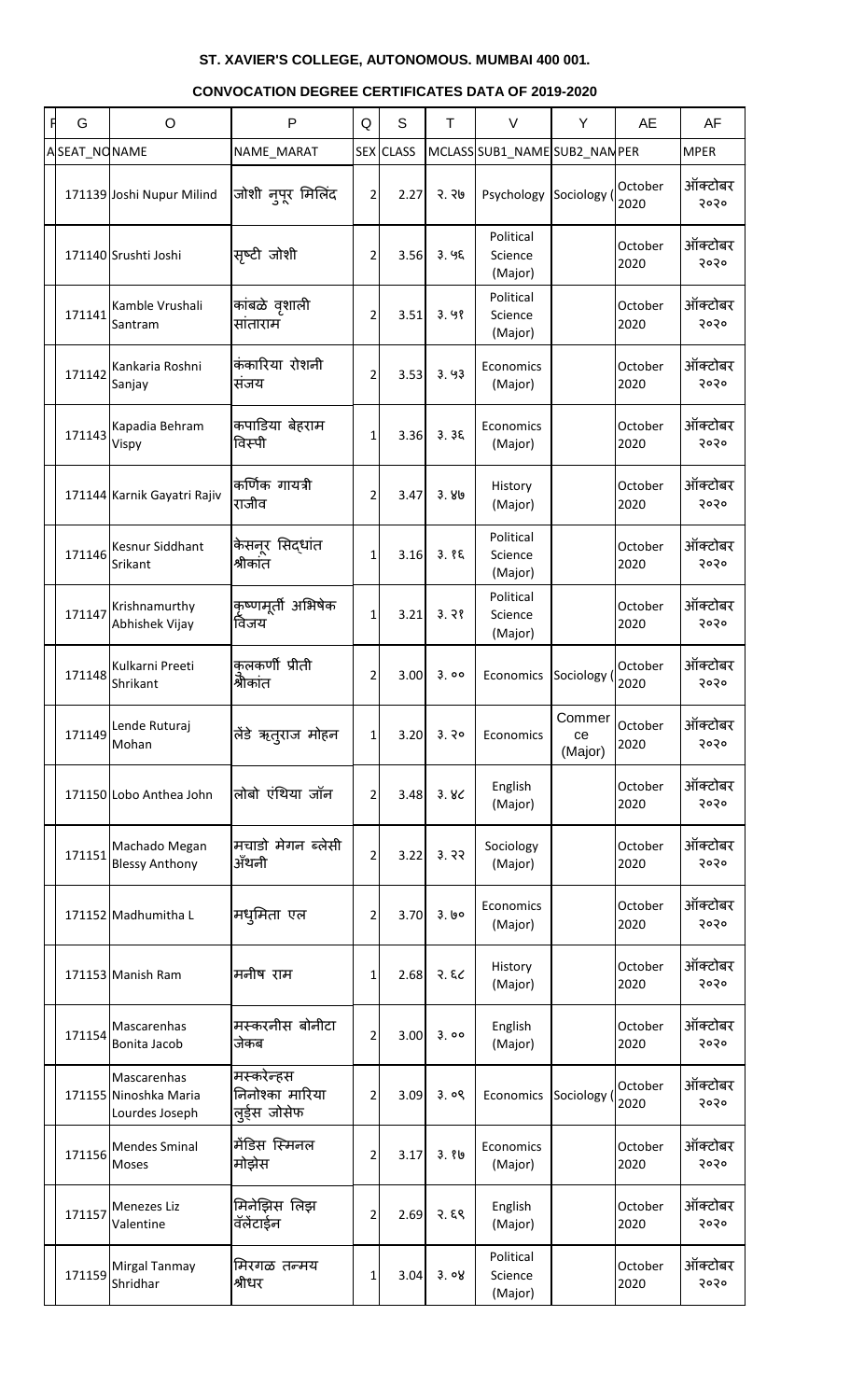| <b>CONVOCATION DEGREE CERTIFICATES DATA OF 2019-2020</b> |  |
|----------------------------------------------------------|--|
|----------------------------------------------------------|--|

| F | G            | $\circ$                             | P                              | Q              | S         | T    | $\vee$                          | Y                         | AE              | AF              |
|---|--------------|-------------------------------------|--------------------------------|----------------|-----------|------|---------------------------------|---------------------------|-----------------|-----------------|
|   | ASEAT_NONAME |                                     | NAME_MARAT                     |                | SEX CLASS |      | MCLASS SUB1_NAME SUB2_NAN PER   |                           |                 | <b>MPER</b>     |
|   | 171160       | Monteiro Sybil<br>Stanley           | मोन्तेरो सिबिल<br>स्टॅनली      | $\overline{2}$ | 2.75      | 3.69 | Ancient<br>Indian<br>Culture    |                           | October<br>2020 | ऑक्टोबर<br>२०२० |
|   | 171162       | Nandgaonkar<br>Suyash Sunil         | नांदगावकर स्यश<br>स्नील        | $1\vert$       | 3.52      | 3.92 | Economics<br>(Major)            |                           | October<br>2020 | ऑक्टोबर<br>२०२० |
|   | 171163       | Noronha Anisha<br>Anthony           | नोरोन्हा अनिशा<br>ऍंथोनी       | $\overline{2}$ | 3.13      | 3.83 | Economics<br>(Major)            |                           | October<br>2020 | ऑक्टोबर<br>२०२० |
|   |              | 171164 Okoth Mahek Victor           | ओकोथ महेक<br>व्हिक्टर          | $\overline{2}$ | 2.90      | 2.80 | Ancient<br>Indian<br>Culture    |                           | October<br>2020 | ऑक्टोबर<br>२०२० |
|   | 171165       | Parmar Muskaan<br><b>Trilok</b>     | परमार मुस्कान<br>त्रिलोक       | $\overline{2}$ | 3.15      | 3.89 | Economics<br>(Major)            |                           | October<br>2020 | ऑक्टोबर<br>२०२० |
|   |              | 171166 Patil Maithili Rajesh        | पाटील मैथिली राजेश             | 2 <sup>1</sup> | 3.52      | 3.92 | Sociology                       | Anthropold                | October<br>2020 | ऑक्टोबर<br>२०२० |
|   | 171167       | Patil Manasi<br>Manohar             | पाटील मानसी<br>मनोहर           | $\overline{2}$ | 3.16      | 3.85 | Ancient<br>Indian<br>Culture    |                           | October<br>2020 | ऑक्टोबर<br>२०२० |
|   |              | 171168 Patil Rutuja Atul            | पाटील ऋतुजा अतुल               | $\overline{2}$ | 3.49      | 3.89 | Political<br>Science<br>(Major) |                           | October<br>2020 | ऑक्टोबर<br>२०२० |
|   |              | 171169 Patnigere Rebekah<br>Atul    | पत्नीगेरे रिबेका<br>अतुल       | 2              | 3.44      | 3.88 | Economics                       | Commer  <br>ce<br>(Major) | October<br>2020 | ऑक्टोबर<br>२०२० |
|   | 171171       | Pereira Suzanne<br>Marie Neil Savio | परेरा सुझान मेरी<br>निल सँवियो | 2              | 3.00      | 3.00 | English<br>(Major)              |                           | October<br>2020 | ऑक्टोबर<br>२०२० |
|   | 171173       | Poojari Omkar<br>Prakash            | प्जारी ओमकार<br>प्रकाश         | 1              | 3.26      | 3.75 | Economics<br>(Major)            |                           | October<br>2020 | ऑक्टोबर<br>२०२० |
|   | 171174       | Rasquinha Lisa Julia<br>Eugene      | रस्किना लिसा<br>ज्युलीआ यूजीन  | 2              | 3.37      | 3.36 | Political<br>Science<br>(Major) |                           | October<br>2020 | ऑक्टोबर<br>२०२० |
|   | 171175       | Ratnam Aditi<br>Murari              | रत्नाम अदिती म् <b>रारी</b>    | $\overline{2}$ | 3.37      | 3.30 | English<br>(Major)              |                           | October<br>2020 | ऑक्टोबर<br>२०२० |
|   | 171176       | Rodricks Cynera<br>Sebastian        | रॉड्रिक्स सिनेरा<br>सेबॅस्टियन | 2              | 2.92      | 3.83 | History<br>(Major)              |                           | October<br>2020 | ऑक्टोबर<br>२०२० |
|   | 171177       | Rodrigues Leona<br>Victor           | रॉड्रिंग्ज लेओना<br>व्हिक्टर   | 2              | 3.45      | 3.89 | Economics<br>(Major)            |                           | October<br>2020 | ऑक्टोबर<br>२०२० |
|   |              | 171178 Savla Siddhi Nitin           | सावला सिद्धी<br>नितीन          | 2              | 3.46      | 3.85 | English<br>(Major)              |                           | October<br>2020 | ऑक्टोबर<br>२०२० |
|   | 171179       | Sawant Disha<br>Ravindra            | सावंत दिशा रवींद्र             | 2              | 3.20      | 3.30 | Economics<br>(Major)            |                           | October<br>2020 | ऑक्टोबर<br>२०२० |
|   | 171180       | Sequeira Renata<br>Thomson          | सिक्वेरा रेनाटा<br>थॉमसन       | 2              | 3.24      | 3.38 | Sociology<br>(Major)            |                           | October<br>2020 | ऑक्टोबर<br>5050 |
|   | 171181       | Sequeira Samanta<br>Norbert         | सिक्वेरा सामंता<br>नॉर्बर्ट    | $\overline{2}$ | 3.21      | 3.38 | Economics<br>(Major)            |                           | October<br>2020 | ऑक्टोबर<br>5050 |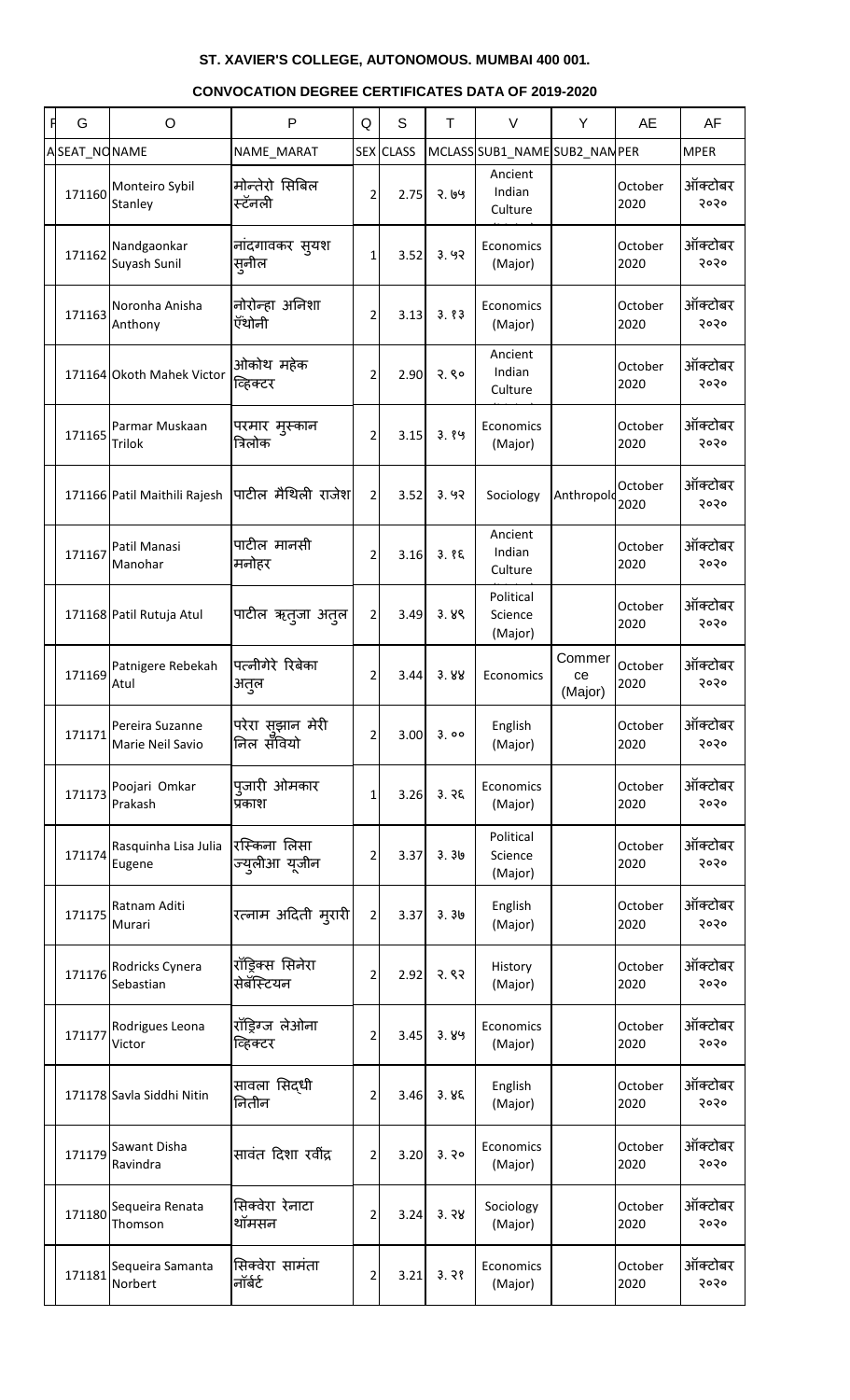| G            | $\circ$                                       | P                                         | Q              | S                | T.    | $\vee$                          | Y           | <b>AE</b>       | AF              |
|--------------|-----------------------------------------------|-------------------------------------------|----------------|------------------|-------|---------------------------------|-------------|-----------------|-----------------|
| ASEAT_NONAME |                                               | NAME_MARAT                                |                | <b>SEX CLASS</b> |       | MCLASS SUB1_NAME SUB2_NAN PER   |             |                 | <b>MPER</b>     |
| 171182       | Sethwala Mariya<br>Salim                      | सेठवाला मारिया<br>सलीम                    | $\overline{2}$ | 3.42             | 3.82  | Political<br>Science<br>(Major) |             | October<br>2020 | ऑक्टोबर<br>२०२० |
|              | 171183 Shankar Tanya                          | शंकर तानया                                | $\overline{2}$ | 3.57             | ३. ५७ | Political<br>Science<br>(Major) |             | October<br>2020 | ऑक्टोबर<br>२०२० |
| 171184       | Sharma Suchi<br>Rajneesh                      | शर्मा सूची रजनीश                          | $\overline{2}$ | 3.66             | 3.55  | Economics                       | Sociology ( | October<br>2020 | ऑक्टोबर<br>२०२० |
| 171188       | <b>Tandel Vaibhav</b><br>Shashikant           | तांडेल वैभव<br>शशिकांत                    | 1              | 3.00             | 3.00  | Sociology<br>(Major)            |             | October<br>2020 | ऑक्टोबर<br>२०२० |
| 171189       | <b>Tuscano Ennet</b><br>James                 | तुस्कानो इनेट जेम्स                       | $\overline{2}$ | 3.05             | 3.09  | English<br>(Major)              |             | October<br>2020 | ऑक्टोबर<br>२०२० |
| 171190       | Uchil Mekhela<br>Jayaprakash                  | उचिल मेखीला<br>जयप्रकाश                   | $\overline{2}$ | 3.26             | 3.35  | Economics<br>(Major)            |             | October<br>2020 | ऑक्टोबर<br>२०२० |
|              | 171191 Varghese Sara Maria वर्गीस सारा मारिया |                                           | $\overline{2}$ | 3.32             | 3.32  | Sociology<br>(Major)            |             | October<br>2020 | ऑक्टोबर<br>२०२० |
|              | 171193 Aliyaban Hamza                         | आलियाबान हमझा                             | $\overline{2}$ | 3.45             | 3.89  | Psychology<br>(Major)           |             | October<br>2020 | ऑक्टोबर<br>२०२० |
|              | 171194 Amrita Lisa George                     | अमृता लीसा जॉर्ज                          | $\overline{2}$ | 3.59             | 3.99  | Psychology                      | Sociology ( | October<br>2020 | ऑक्टोबर<br>२०२० |
| 171196       | Bansal Bhavini<br>Sanjeev                     | बन्सल भाविनी<br>संजीव                     | 2              | 2.87             | २.८७  | Ancient<br>Indian<br>Culture    |             | October<br>2020 | ऑक्टोबर<br>२०२० |
| 171197       | Bartakke Piyush<br>Sanjay                     | बारटक्के पियूष<br>संजय                    | 1              | 3.67             | 3.56  | Psychology<br>(Major)           |             | October<br>2020 | ऑक्टोबर<br>२०२० |
| 171198       | <b>Bhagat Shailesh</b><br>Ramkrishna          | भगत शैलेश<br>रामकृष्ण                     | 1              | 2.80             | 3.60  | Psychology                      | Anthropold  | October<br>2020 | ऑक्टोबर<br>२०२० |
| 171199       | Cardoza Jessica<br>Carol Clifford             | कार्डोझा जेसिका<br>कॅरल क्लीफर्ड          | 2              | 3.71             | 3.68  | Psychology<br>(Major)           |             | October<br>2020 | ऑक्टोबर<br>२०२० |
| 171200       | Carlos Zenobia<br>Dean Proctor                | कार्लोस झेनोबिया<br>डीन प्रॉक्टर          | 2              | 3.62             | 3.57  | Psychology<br>(Major)           |             | October<br>2020 | ऑक्टोबर<br>२०२० |
| 171201       | Chandarana<br>Anoushka Paresh                 | चंदाराना अनुश्का<br>परेश                  | 2              | 3.64             | 3.58  | Sociology<br>(Major)            |             | October<br>2020 | ऑक्टोबर<br>२०२० |
| 171202       | Chatterjee Ishika<br>Sudeep                   | चॅटर्जी इशिका स् <b>दी</b> प              | $\overline{2}$ | 3.70             | 3.60  | Sociology                       | Anthropold  | October<br>2020 | ऑक्टोबर<br>२०२० |
| 171203       | Chattopadhyay<br>Jiniya Chandranath           | चट्टोपाध्याय<br>जिनिया चंद्रनाथ           | 2              | 3.82             | 3.62  | English<br>(Major)              |             | October<br>2020 | ऑक्टोबर<br>२०२० |
| 171204       | Chettiar Valentina<br>Arockiaswamy            | चेटटीयार<br>व्हॅलेन्टिना<br>अरोक्यास्वामी | 2              | 3.33             | 3.33  | Psychology Sociology (          |             | October<br>2020 | ऑक्टोबर<br>२०२० |
| 171205       | Chury Shalmali<br>Gautam                      | च्री शाल्मली गौतम                         | $\overline{2}$ | 3.58             | 3.90  | Economics<br>(Major)            |             | October<br>2020 | ऑक्टोबर<br>२०२० |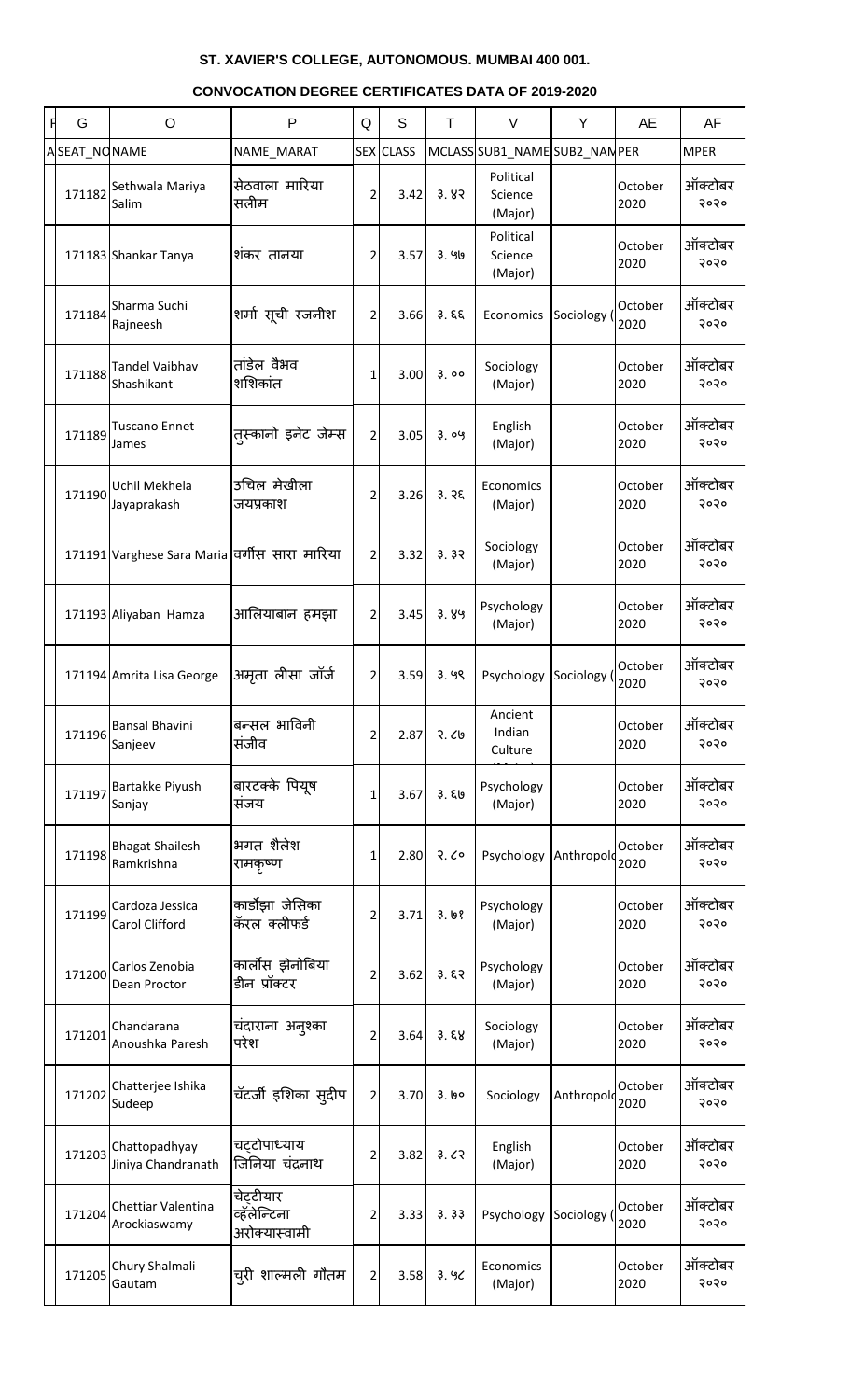| G            | O                                 | $\mathsf{P}$             | Q              | S                | T.    | $\vee$                        | Y           | AE              | AF              |
|--------------|-----------------------------------|--------------------------|----------------|------------------|-------|-------------------------------|-------------|-----------------|-----------------|
| ASEAT_NONAME |                                   | NAME_MARAT               |                | <b>SEX</b> CLASS |       | MCLASS SUB1_NAME SUB2_NAN PER |             |                 | <b>MPER</b>     |
|              | 171206 Dadia Krisha Jiten         | दाडिया क्रीशा जितेन      | $\overline{2}$ | 3.55             | 3.99  | Economics                     | Psychology  | October<br>2020 | ऑक्टोबर<br>२०२० |
| 171207       | Damani Shagun<br>Shivkumar        | दमानी शगुन<br>शिवकुमार   | 2              | 3.67             | 3.50  | Psychology<br>(Major)         |             | October<br>2020 | ऑक्टोबर<br>२०२० |
|              | 171208 Das Baishali Uttam         | दास बैशाली उत्तम         | 2              | 3.08             | 3.00  | Psychology                    | Sociology ( | October<br>2020 | ऑक्टोबर<br>२०२० |
| 171209       | Dias Kassandra<br>Challston       | डायस कसांड्रा<br>चलस्टन  | 2              | 3.62             | 3.57  | Psychology<br>(Major)         |             | October<br>2020 | ऑक्टोबर<br>२०२० |
| 171211       | Dsouza Rhema<br>Anthony           | डिसोजा रीमा अँथनी        | $\overline{2}$ | 3.31             | 3.38  | English<br>(Major)            |             | October<br>2020 | ऑक्टोबर<br>२०२० |
|              | 171212 Dsouza Siona Robert        | डिसोजा सिओना<br>रॉबर्ट   | 2              | 3.61             | 3.58  | Psychology<br>(Major)         |             | October<br>2020 | ऑक्टोबर<br>२०२० |
| 171213       | Dsouza Synara<br>Sylvin           | डिसोजा सिनारा<br>सिल्विन | 2              | 3.44             | 3.88  | Psychology                    | Anthropolo  | October<br>2020 | ऑक्टोबर<br>२०२० |
| 171214       | Dutta Drishti<br>Hiranya          | दत्ता द्रिष्टी हिरण्या   | 2              | 3.31             | 3.38  | Sociology                     | Anthropold  | October<br>2020 | ऑक्टोबर<br>२०२० |
|              | 171215 Farel Calvina Ceazer       | फरेल कॅल्विना<br>सिझर    | 2              | 3.28             | 3.30  | English<br>(Major)            |             | October<br>2020 | ऑक्टोबर<br>२०२० |
|              | 171216 Gada Yashvi Hiren          | गाडा यश्वी हिरेन         | 2              | 3.53             | 3.93  | Economics<br>(Major)          |             | October<br>2020 | ऑक्टोबर<br>२०२० |
|              | 171217 Gala Zil Kalpesh           | गाला झील कल्पेश          | 2              | 3.78             | 3.66  | Psychology<br>(Major)         |             | October<br>2020 | ऑक्टोबर<br>२०२० |
| 171218       | Gayathri<br>Pushpanadh            | गायत्री पुश्पनाध         | 2              | 3.62             | 3.57  | English<br>(Major)            |             | October<br>2020 | ऑक्टोबर<br>२०२० |
| 171219       | Georgeson Joanna<br>Cyril         | जॉर्जसन जोआना<br>सिरील   | 2              | 3.84             | 3.68  | English<br>(Major)            |             | October<br>2020 | ऑक्टोबर<br>२०२० |
| 171220       | <b>Ghodmare Samiran</b><br>Deepak | समीरन<br>घोडमरे<br>दीपक  | 1              | 3.59             | 3.99  | Psychology<br>(Major)         |             | October<br>2020 | ऑक्टोबर<br>२०२० |
| 171221       | <b>Gomes Winona</b><br>Synaicha   | गोम्स विनोना<br>सिनाईका  | 2              | 2.67             | २. ६७ | Psychology                    | Sociology ( | October<br>2020 | ऑक्टोबर<br>२०२० |
| 171222       | Goregaonkar<br>Navmee Santosh     | गोरेगावकर नवमी<br>संतोष  | 2              | 3.64             | 3.58  | History<br>(Major)            |             | October<br>2020 | ऑक्टोबर<br>२०२० |
|              | 171223 Gupta Esha Rajeev          | गुप्ता इशा राजीव         | 2              | 3.42             | 3.82  | Psychology                    | Sociology ( | October<br>2020 | ऑक्टोबर<br>२०२० |
|              | 171224 Gupta Riti Manoj           | गुप्ता रिती मनोज         | 2              | 3.43             | 3.83  | Psychology<br>(Major)         |             | October<br>2020 | ऑक्टोबर<br>२०२० |
|              | 171225 Idnani Juhi Sunil          | इदनानी जुही सुनील        | 2              | 3.50             | 3.90  | Psychology Sociology (        |             | October<br>2020 | ऑक्टोबर<br>२०२० |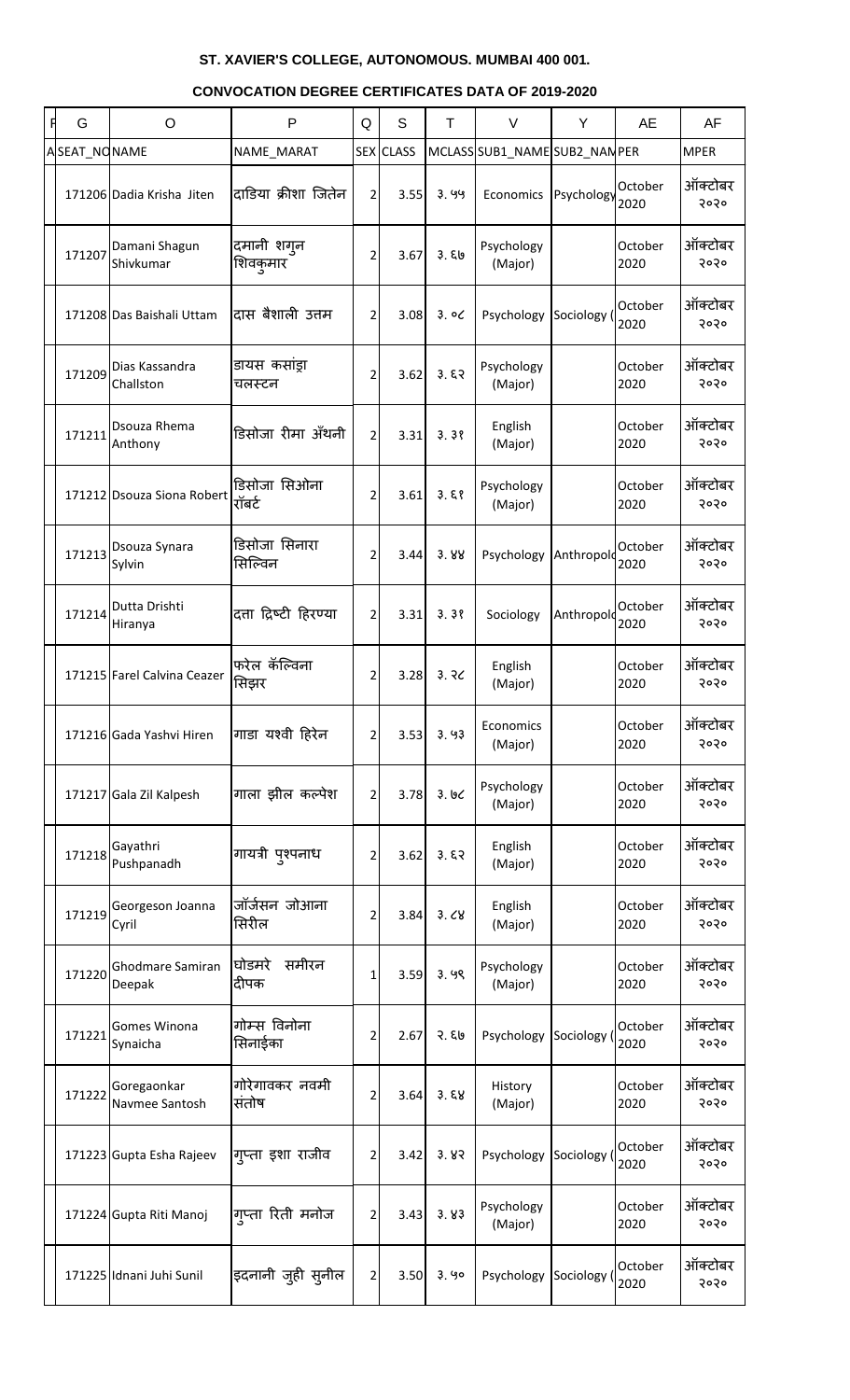| G            | O                                              | P                               | Q              | S                | T     | $\vee$                        | Y         | AE              | AF              |
|--------------|------------------------------------------------|---------------------------------|----------------|------------------|-------|-------------------------------|-----------|-----------------|-----------------|
| ASEAT_NONAME |                                                | NAME_MARAT                      |                | <b>SEX CLASS</b> |       | MCLASS SUB1_NAME SUB2_NAN PER |           |                 | <b>MPER</b>     |
| 171226       | Jose Jahnvi Jose<br>Thomas                     | जोस जाहन्वी जोस<br>थॉमस         | $\overline{2}$ | 3.60             | 3.50  | Psychology<br>(Major)         |           | October<br>2020 | ऑक्टोबर<br>२०२० |
| 171227       | Jain Tanisha<br>Shailesh                       | जैन तनीशा शैलेश                 | $\overline{2}$ | 3.23             | 3.33  | Psychology                    | Sociology | October<br>2020 | ऑक्टोबर<br>२०२० |
|              | 171228 Jain Preksha Sonal                      | जैन प्रेक्षा सोनल               | $\overline{2}$ | 3.70             | 3.60  | Psychology<br>(Major)         |           | October<br>2020 | ऑक्टोबर<br>२०२० |
|              | 171229 Jaipuria Ashita Ajay                    | जयपुरिया आशिता<br>अजय           | $\overline{2}$ | 3.63             | 3.53  | Psychology Sociology          |           | October<br>2020 | ऑक्टोबर<br>२०२० |
|              | 171230 John Kelley Loui                        | जॉन केली लुई                    | $\overline{2}$ | 3.43             | 3.83  | Psychology Anthropolo         |           | October<br>2020 | ऑक्टोबर<br>२०२० |
|              | 171231 Joseph Rhema Philip जोसेफ रीमा फिलिप    |                                 | 2              | 3.42             | 3.82  | Psychology                    | Sociology | October<br>2020 | ऑक्टोबर<br>२०२० |
|              | 171232 Kale Rutuja Ravindra काळे ऋत्जा रवींद्र |                                 | $\overline{2}$ | 3.31             | 3.38  | Ancient<br>Indian<br>Culture  |           | October<br>2020 | ऑक्टोबर<br>२०२० |
|              | 171233 Kasoti Prajakta Sunil                   | कसोटी प्राजक्ता<br>सुनील        | 2              | 3.04             | 3.08  | History<br>(Major)            |           | October<br>2020 | ऑक्टोबर<br>२०२० |
| 171234       | Kavungal Divya<br>Dinesh                       | काव्ंगल दिव्या<br>दिर्नेश       | 2              | 3.90             | 3.80  | Economics Psychology          |           | October<br>2020 | ऑक्टोबर<br>२०२० |
| 171235       | Khaund Yuvraj<br>Purnananda                    | खाऊंड युवराज<br>पूर्णनंदा       |                | 3.07             | 3. ob | Sociology<br>(Major)          |           | October<br>2020 | ऑक्टोबर<br>२०२० |
|              | 171237 Kumar Om Mukesh                         | कुमार ओम मुकेश                  |                | 3.11             | 3.88  | Sociology<br>(Major)          |           | October<br>2020 | ऑक्टोबर<br>२०२० |
| 171238       | Lamba Sanjana<br>Taresh                        | लांबा संजना तरेश                | 2              | 3.53             | 3.93  | Psychology<br>(Major)         |           | October<br>2020 | ऑक्टोबर<br>२०२० |
|              | 171239 Lulla Namita Ravi                       | लुल्ला नमिता रवी                | $\overline{2}$ | 3.39             | 3.39  | Economics Psychology          |           | October<br>2020 | ऑक्टोबर<br>२०२० |
|              | 171240 Mandlik Ila Shailesh                    | मंडलिक इला शैलेश                | $\overline{2}$ | 3.47             | 3.80  | Psychology Sociology          |           | October<br>2020 | ऑक्टोबर<br>२०२० |
|              | 171241 Mariya Raju                             | मरिया राजू                      | 2              | 3.60             | 3.50  | Psychology Sociology          |           | October<br>2020 | ऑक्टोबर<br>२०२० |
|              | 171242 Mehta Aneri Suresh  मेहता अनेरी सूरेश   |                                 | $\overline{2}$ | 3.65             | 3.89  | Psychology<br>(Major)         |           | October<br>2020 | ऑक्टोबर<br>२०२० |
| 171243       | Mehta Nandini<br>Utpal                         | मेहता नंदिनी उत्पल              | 2              | 3.23             | 3.33  | Economics<br>(Major)          |           | October<br>2020 | ऑक्टोबर<br>२०२० |
| 171244       | <b>Menezes Yvonne</b><br>Elizabeth Godwin      | मिनेझीस यवोन<br>इलिझाबेथ गॉडवीन | $\overline{a}$ | 3.53             | 3.93  | History<br>(Major)            |           | October<br>2020 | ऑक्टोबर<br>२०२० |
| 171245       | Morarka Simone<br>Sanjay                       | मोरारका सिमोन<br>संजय           | $\overline{2}$ | 3.63             | 3.53  | Psychology<br>(Major)         |           | October<br>2020 | ऑक्टोबर<br>२०२० |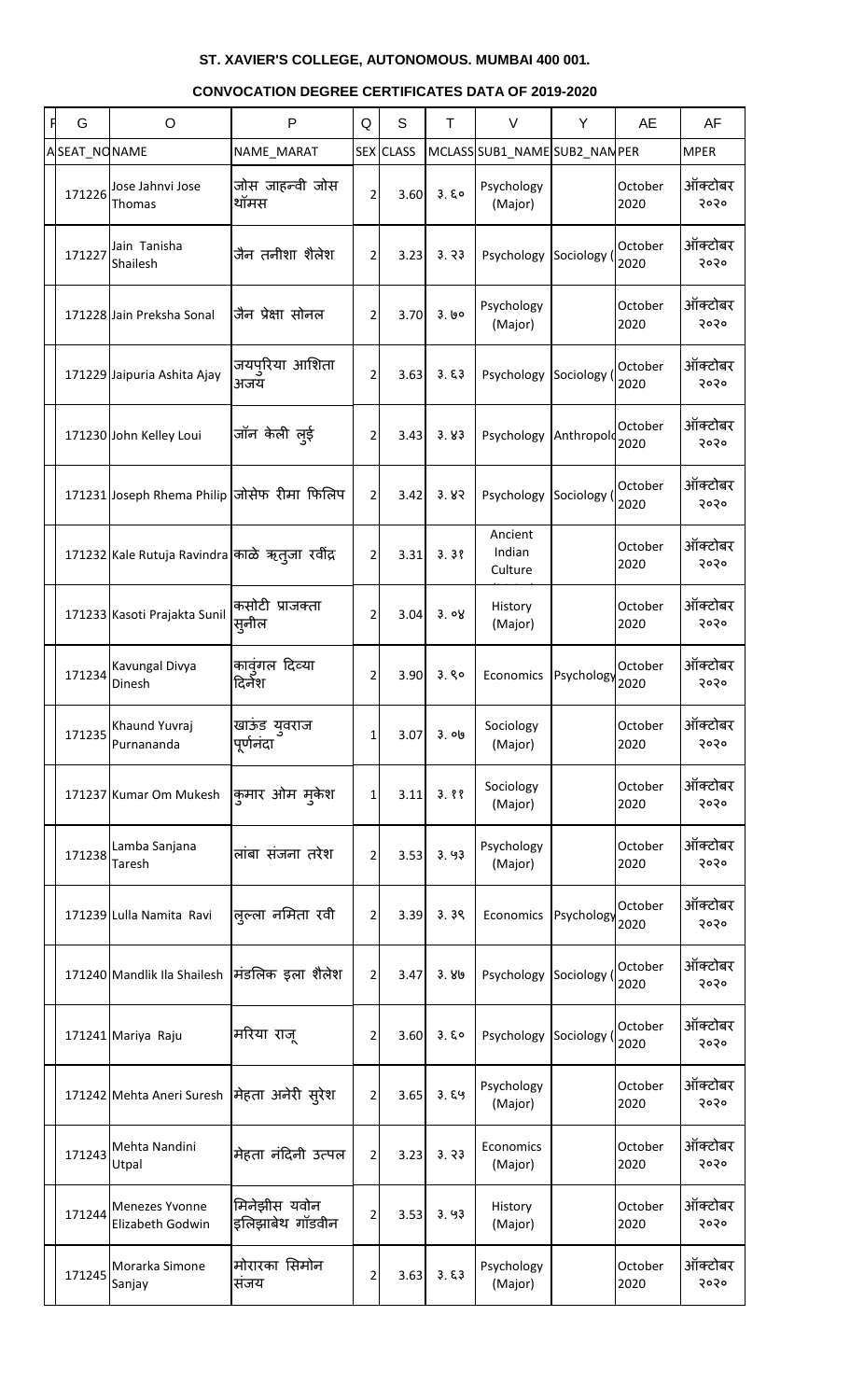| F | G             | O                                | $\mathsf{P}$                       | Q              | S         | T            | $\vee$                        | Y          | AE              | AF              |
|---|---------------|----------------------------------|------------------------------------|----------------|-----------|--------------|-------------------------------|------------|-----------------|-----------------|
|   | ASEAT_NONAME  |                                  | NAME_MARAT                         |                | SEX CLASS |              | MCLASS SUB1_NAME SUB2_NAN PER |            |                 | <b>MPER</b>     |
|   | 171246 Noelle | Moses Mahima<br>Vasanthkumar     | मोझेस महिमा<br>नोएल वसंतकुमार      | $\overline{2}$ | 3.76      | 3.65         | Psychology                    | Anthropolo | October<br>2020 | ऑक्टोबर<br>२०२० |
|   | 171247        | Nagda Mousam<br>Kalpesh          | नागडा मौसम<br>कल्पेश               | 2              | 3.77      | 3.190        | Psychology<br>(Major)         |            | October<br>2020 | ऑक्टोबर<br>२०२० |
|   | 171248        | Nair Revathi<br>Unnikrishnan     | नायर रेवती<br>उन्नीकृष्णन          | $\overline{2}$ | 3.74      | 3.68         | Psychology<br>(Major)         |            | October<br>2020 | ऑक्टोबर<br>२०२० |
|   |               | 171249 Netto Andrea Ryan         | नेतो अँड्रिया रायन                 | $\overline{2}$ | 3.12      | 3.82         | Psychology                    | Anthropolo | October<br>2020 | ऑक्टोबर<br>२०२० |
|   | 171250        | Padhya Kanishka<br>Saumil        | पाध्या कनिष्का<br>सौमील            | 2              | 3.72      | 3.62         | Psychology<br>(Major)         |            | October<br>2020 | ऑक्टोबर<br>२०२० |
|   |               | 171251 Parikh Amee Hitesh        | पारीख अमी हितेश                    | $\overline{2}$ | 3.13      | 3.83         | Ancient<br>Indian<br>Culture  |            | October<br>2020 | ऑक्टोबर<br>२०२० |
|   |               | 171252 Patel Diya Manish         | पटेल दिया मनीष                     | $\overline{2}$ | 3.43      | 3.83         | Economics                     | Psychology | October<br>2020 | ऑक्टोबर<br>२०२० |
|   |               | 171253 Patel Farha Islam         | पटेल फरहा इस्लाम                   | $\overline{2}$ | 3.48      | 3.8<         | Economics<br>(Major)          |            | October<br>2020 | ऑक्टोबर<br>२०२० |
|   |               | 171254 Patel Reha Jigar          | पटेल रिहा जिगर                     | $\overline{2}$ | 3.50      | 3.90         | English<br>(Major)            |            | October<br>2020 | ऑक्टोबर<br>२०२० |
|   |               | 171255 Pathare Saniya Ajay       | पाठारे सानिया अजय                  | $\overline{2}$ | 3.92      | 3.82         | Psychology<br>(Major)         |            | October<br>2020 | ऑक्टोबर<br>२०२० |
|   |               | 171256 Patra Sonam Manoj         | पात्रा सोनम मनोज                   | 2              | 3.52      | 3.92         | Psychology<br>(Major)         |            | October<br>2020 | ऑक्टोबर<br>२०२० |
|   | 171257        | Pegado Saniya<br>Deepak          | पेगाडो सानिया<br>दिपक              | 2              | 3.12      | 3.82         | Economics                     | Psychology | October<br>2020 | ऑक्टोबर<br>२०२० |
|   | 171258        | Pendurkar Tanaya<br>Unmesh       | पेंडुरकर तनया<br>उन्मेश            | 2              |           | $3.45$ 3.89. | Psychology                    | Sociology  | October<br>2020 | ऑक्टोबर<br>२०२० |
|   | 171259        | Pereira Vienna<br>Maria Vincent  | परेरा व्हिएना<br>मारिया व्हिन्सेंट | 2              | 3.20      | 3.30         | Sociology                     | Anthropold | October<br>2020 | ऑक्टोबर<br>२०२० |
|   | 171260        | Phunguskar Gayatri<br>Anil       | फुणगुसकर गायत्री<br>अनिल           | 2              | 3.59      | 3.99         | Psychology<br>(Major)         |            | October<br>2020 | ऑक्टोबर<br>२०२० |
|   | 171261        | Pulikkottil Jovita<br>Varghese   | पुलीकोतील जोविता<br>वर्गीस         | 2              | 3.29      | 3.39         | Psychology                    | Anthropolo | October<br>2020 | ऑक्टोबर<br>२०२० |
|   | 171262        | Puntambekar Isha<br>Shekhar      | पणतांबेकर ईशा<br>शेखर              | $\overline{2}$ | 3.83      | 3.63         | Psychology<br>(Major)         |            | October<br>2020 | ऑक्टोबर<br>२०२० |
|   | 171263        | Rego Trisha June<br><b>Bosco</b> | रेगो त्रिशा जून<br>बॉस्को          | 2              | 3.09      | 3.09         | Psychology Sociology (2020    |            | October         | ऑक्टोबर<br>२०२० |
|   | 171264        | Reshamvala Ama<br>Shabbir        | रेशमवाला अमा<br>शब्बीर             | $\overline{2}$ | 3.79      | 3.69         | Psychology<br>(Major)         |            | October<br>2020 | ऑक्टोबर<br>5050 |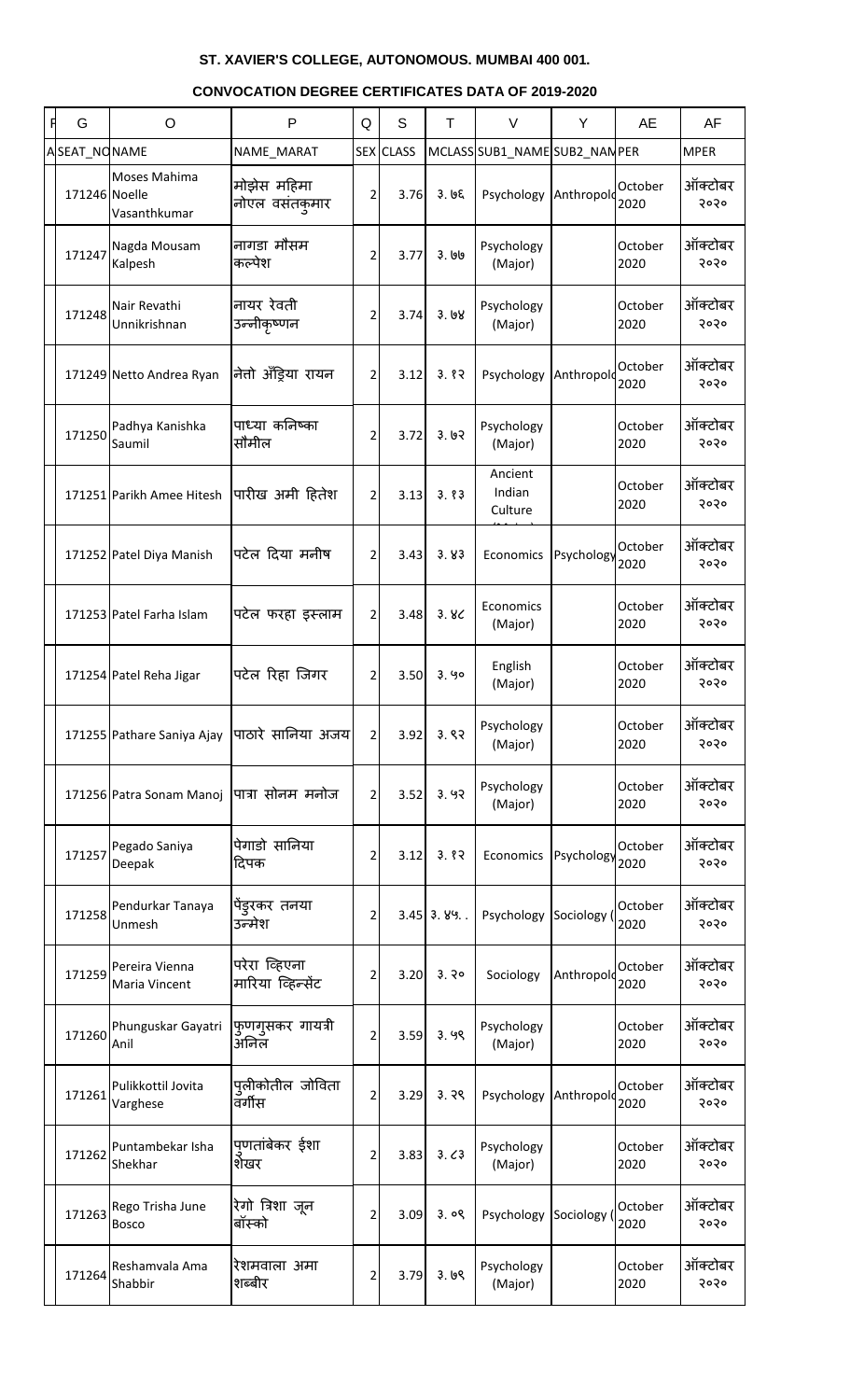| G            | $\circ$                                        | P                                                  | Q              | S         | T     | $\vee$                        | Y          | AE              | AF              |
|--------------|------------------------------------------------|----------------------------------------------------|----------------|-----------|-------|-------------------------------|------------|-----------------|-----------------|
| ASEAT_NONAME |                                                | NAME_MARAT                                         |                | SEX CLASS |       | MCLASS SUB1_NAME SUB2_NAN PER |            |                 | <b>MPER</b>     |
| 171265       | Saha Aparupa<br>Abhijit                        | साहा अपरूपा<br>अभिजित                              | $\overline{2}$ | 3.60      | 3.50  | Psychology<br>(Major)         |            | October<br>2020 | ऑक्टोबर<br>२०२० |
| 171266       | Sanghavi Vyoma<br>Hiten                        | संघवी योमा हितेन                                   | $\overline{2}$ | 3.56      | 3.95  | Psychology                    | Sociology  | October<br>2020 | ऑक्टोबर<br>२०२० |
|              | 171267 Sawant Vibha Arvind सावंत विभा अरविंद   |                                                    | $\overline{2}$ | 3.36      | 3.36  | Psychology                    | Anthropold | October<br>2020 | ऑक्टोबर<br>२०२० |
|              |                                                | 171268 Saxena Srishti Pramil सक्सेना सृष्टी प्रमिल | $\overline{2}$ | 3.72      | 3.62  | Psychology                    | Anthropolo | October<br>2020 | ऑक्टोबर<br>२०२० |
|              | 171269 Serrao Shalet Jeevita                   | सेराव शॅलेट<br>जीविता                              | 2              | 3.69      | 3.59  | Psychology<br>(Major)         |            | October<br>2020 | ऑक्टोबर<br>२०२० |
|              | 171270 Shah Ananya Maulik शाह अनन्या मौलिक     |                                                    | $\overline{2}$ | 3.79      | 3.69  | Psychology<br>(Major)         |            | October<br>2020 | ऑक्टोबर<br>२०२० |
|              | 171271 Shah Drashti Jayesh शाह ह़ष्टी जयेश     |                                                    | $\overline{2}$ | 3.40      | 3.80  | History<br>(Major)            |            | October<br>2020 | ऑक्टोबर<br>२०२० |
|              | 171273 Shah Shreya Nikhil                      | शाह श्रेया निखिल                                   | $\overline{2}$ | 3.00      | 3.00  | Economics                     | Psychology | October<br>2020 | ऑक्टोबर<br>२०२० |
| 171274       | Shantaram Gauravi  शांताराम गौरवी<br>Chaitanya | चैतन्या                                            | $\overline{2}$ | 3.71      | 3.68  | Psychology<br>(Major)         |            | October<br>2020 | ऑक्टोबर<br>२०२० |
|              | 171275 Sheth Tanvi Rajesh                      | शेठ तन्वी राजेश                                    | 2              | 3.29      | 3.39  | Economics                     | Psychology | October<br>2020 | ऑक्टोबर<br>२०२० |
| 171276       | Shriwastav<br>Abhranta Sunil                   | श्रीवास्तव अभ्रंता<br>'सुनील                       | $\overline{2}$ | 3.40      | 3.80  | Ancient<br>Indian<br>Culture  |            | October<br>2020 | ऑक्टोबर<br>२०२० |
| 171277       | Shrotri Akshada<br>Chandrashekhar              | श्रोत्री अक्षदा<br>चंद्रशेखर                       | $\overline{2}$ | 3.76      | 3.65  | Psychology<br>(Major)         |            | October<br>2020 | ऑक्टोबर<br>२०२० |
|              | 171278 Shums Sara Adnaan                       | शिम्स सारा अदनान                                   | 2              | 2.77      | ३. ७७ | English<br>(Major)            |            | October<br>2020 | ऑक्टोबर<br>२०२० |
| 171279       | Singh Sanyukta<br>Nirala                       | सिंग संयुक्ता निराला $\vert$                       | $\overline{2}$ | 3.50      | 3.90  | Economics                     | Psychology | October<br>2020 | ऑक्टोबर<br>२०२० |
| 171280       | Sinha Mehak<br>Shekhar                         | सिन्हा मेहक शेखर                                   | 2              | 2.67      | २. ६७ | Psychology                    | Sociology  | October<br>2020 | ऑक्टोबर<br>२०२० |
|              | 171281 Sinha Nidhi Satish                      | सिन्हा निधी सतीश                                   | 2              | 3.71      | 3.68  | Economics<br>(Major)          |            | October<br>2020 | ऑक्टोबर<br>२०२० |
|              | 171282 Smriti Natarajan                        | स्मृती नटराजन                                      | $\overline{2}$ | 3.81      | 3.08  | Economics<br>(Major)          |            | October<br>2020 | ऑक्टोबर<br>२०२० |
| 171283       | Sonavane Siddhita<br>Surendra                  | सोनवणे सिद्धिता<br><sup>।</sup> सुरेंद्र           | $\mathbf{2}$   | 3.89      | 3.09  | English<br>(Major)            |            | October<br>2020 | ऑक्टोबर<br>२०२० |
| 171284       | Srinivasan Bhavani<br>Shankar                  | श्रीनिवासन भवानी<br>शंकर                           | $\overline{2}$ | 3.79      | 3.69  | Psychology Sociology          |            | October<br>2020 | ऑक्टोबर<br>२०२० |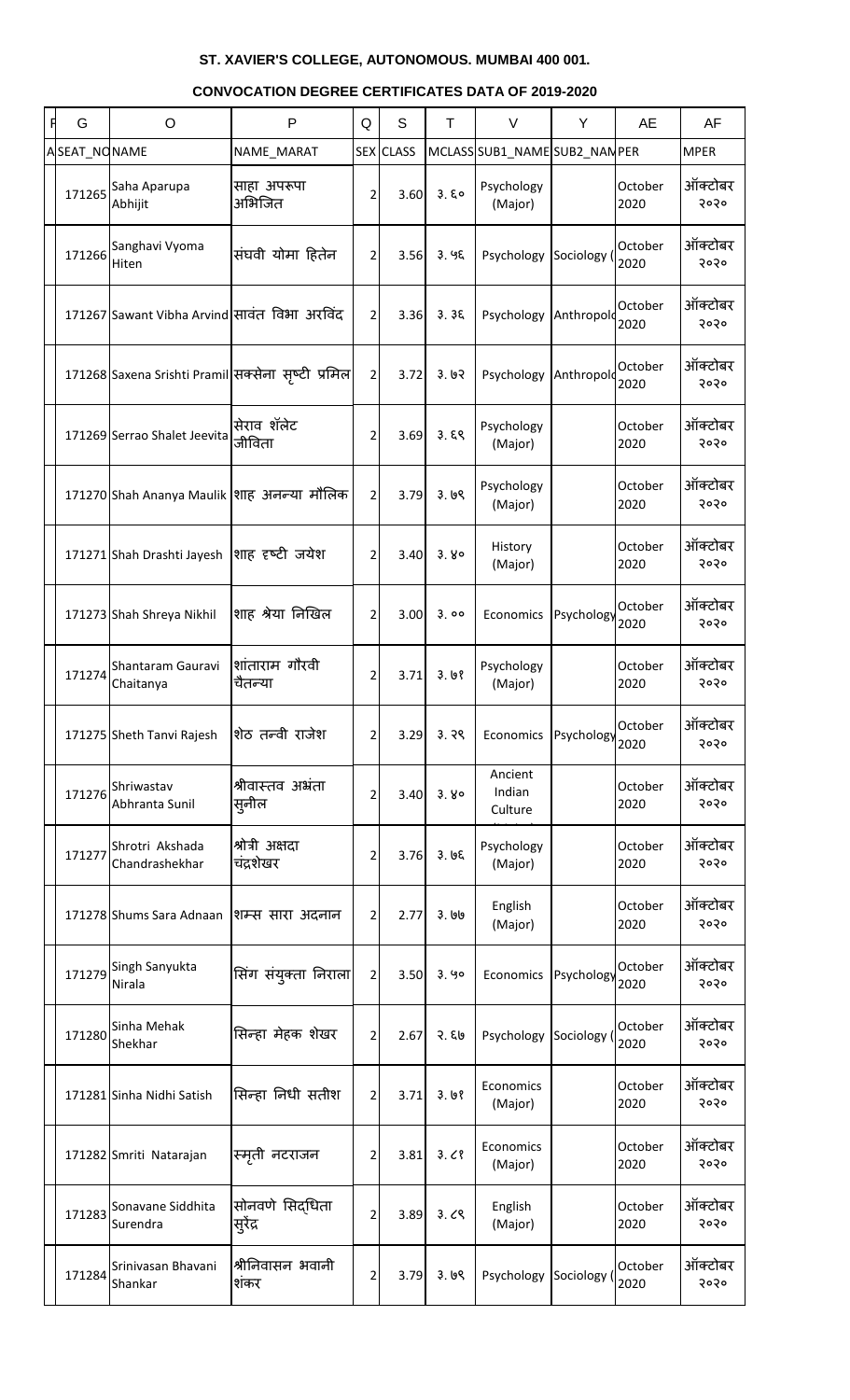| F | G            | O                                          | P                            | Q              | S         | T     | V                             | Y                         | AE              | AF              |
|---|--------------|--------------------------------------------|------------------------------|----------------|-----------|-------|-------------------------------|---------------------------|-----------------|-----------------|
|   | ASEAT_NONAME |                                            | NAME_MARAT                   |                | SEX CLASS |       | MCLASS SUB1_NAME SUB2_NAN PER |                           |                 | <b>MPER</b>     |
|   | 171285       | Thapliyal Vanshika<br>Pankaj               | थपलियाल वंशिका<br>पकज        | $\overline{2}$ | 3.62      | 3.57  | Economics                     | Psychology                | October<br>2020 | ऑक्टोबर<br>२०२० |
|   | 171286       | Toppo Animesh<br>Stephen                   | टोप्पो अनिमेश<br>स्टिफन      | 2              | 2.88      | R.C.  | Economics                     | Commer<br>ce<br>(Major)   | October<br>2020 | ऑक्टोबर<br>२०२० |
|   |              | 171287 Trivedi Charu Vipin                 | त्रिवेदी चारू विपिन          | $\overline{2}$ | 3.43      | 3.83  | Psychology                    | Sociology                 | October<br>2020 | ऑक्टोबर<br>२०२० |
|   | 171288       | Uchil Yashashree<br>Sachin                 | उचिल यशश्री सचिन             | $\overline{2}$ | 3.74      | 3.68  | English<br>(Major)            |                           | October<br>2020 | ऑक्टोबर<br>२०२० |
|   | 171289       | Vadakkethara<br>Suryamol Sundaran          | वदाकेथरा सूर्यमोल<br>सुंदरन  | $\overline{2}$ | 3.49      | 3.89  | Sociology                     | Anthropolo                | October<br>2020 | ऑक्टोबर<br>२०२० |
|   | 171290       | Vakharia Rhea<br>Dharam                    | वखारिया रिया धरम             | $\overline{2}$ | 3.43      | 3.83  | Psychology                    | Sociology (               | October<br>2020 | ऑक्टोबर<br>२०२० |
|   | 171291       | Varghese Chris<br>Teresa                   | वर्गिस क्रिस तेरेसा          | $\overline{2}$ | 3.36      | 3.35  | Psychology                    | Anthropold                | October<br>2020 | ऑक्टोबर<br>२०२० |
|   |              | 171292 Vasi Nafeesa Rashid वासी नफिसा रशीद |                              | 2              | 3.79      | 3.69  | Economics<br>(Major)          |                           | October<br>2020 | ऑक्टोबर<br>२०२० |
|   |              | 171294 Vaz Shiona Alfred                   | वाझ शिओना<br>आल्फ्रेड        | 2              | 3.39      | 3.39  | Economics                     | Commer  <br>ce<br>(Major) | October<br>2020 | ऑक्टोबर<br>२०२० |
|   | 171296       | Vinaya Sarah<br>Vincent                    | विनया सारा<br>विन्सेन्ट      | $\overline{2}$ | 3.31      | 3.38  | Economics Psychology          |                           | October<br>2020 | ऑक्टोबर<br>२०२० |
|   |              | 171297 Visalakshi Mantha                   | विसालक्षी मंथा               | $\overline{2}$ | 3.16      | 3.85  | Psychology                    | Anthropolo                | October<br>2020 | ऑक्टोबर<br>२०२० |
|   |              | 171298 Zoya Shifa Asad                     | झोया शिफा असद                | 2 <sup>1</sup> | 3.31      | 3.38  | Psychology                    | Anthropold                | October<br>2020 | ऑक्टोबर<br>२०२० |
|   | 171299       | Andrades Rebecca<br>Bernard                | अंड्राडीस रिबेका बर्नर्ड     | $\overline{2}$ | 2.67      | २. ६७ | Ancient<br>Indian<br>Culture  |                           | October<br>2020 | ऑक्टोबर<br>२०२० |
|   |              | 171300 Anushka Rajesh                      | अन्9का राजेश                 | $\overline{2}$ | 3.60      | 3.80  | Sociology<br>(Major)          |                           | October<br>2020 | ऑक्टोबर<br>२०२० |
|   | 171301       | Augustine Geethu<br><b>Terese</b>          | ऑगस्टीन गीत् तेरेस           | $\overline{2}$ | 3.36      | 3.35  | Economics<br>(Major)          |                           | October<br>2020 | ऑक्टोबर<br>२०२० |
|   | 171302       | Basrur Amoha<br>Prashant                   | बसरूर अमोहा प्रशांत          | $\overline{2}$ | 3.41      | 3.88  | Economics<br>(Major)          |                           | October<br>2020 | ऑक्टोबर<br>२०२० |
|   |              | 171303 Bhabhe Kanakangi                    | भाबे कनकांगी                 | $\overline{2}$ | 3.44      | 3.88  | Sociology<br>(Major)          |                           | October<br>2020 | ऑक्टोबर<br>२०२० |
|   | 171305       | Chakalakal<br>Christabel Dickson           | चकलाकल<br>ख्रिस्ताबेल डिक्सन | $\overline{2}$ | 3.47      | 3.80  | Economics Sociology (2020     |                           | October         | ऑक्टोबर<br>२०२० |
|   |              | 171307 Clerisa Varghese                    | क्लेरिसा वर्गीस              | $\overline{2}$ | 3.42      | 3.83  | Economics                     | Sociology (               | October<br>2020 | ऑक्टोबर<br>२०२० |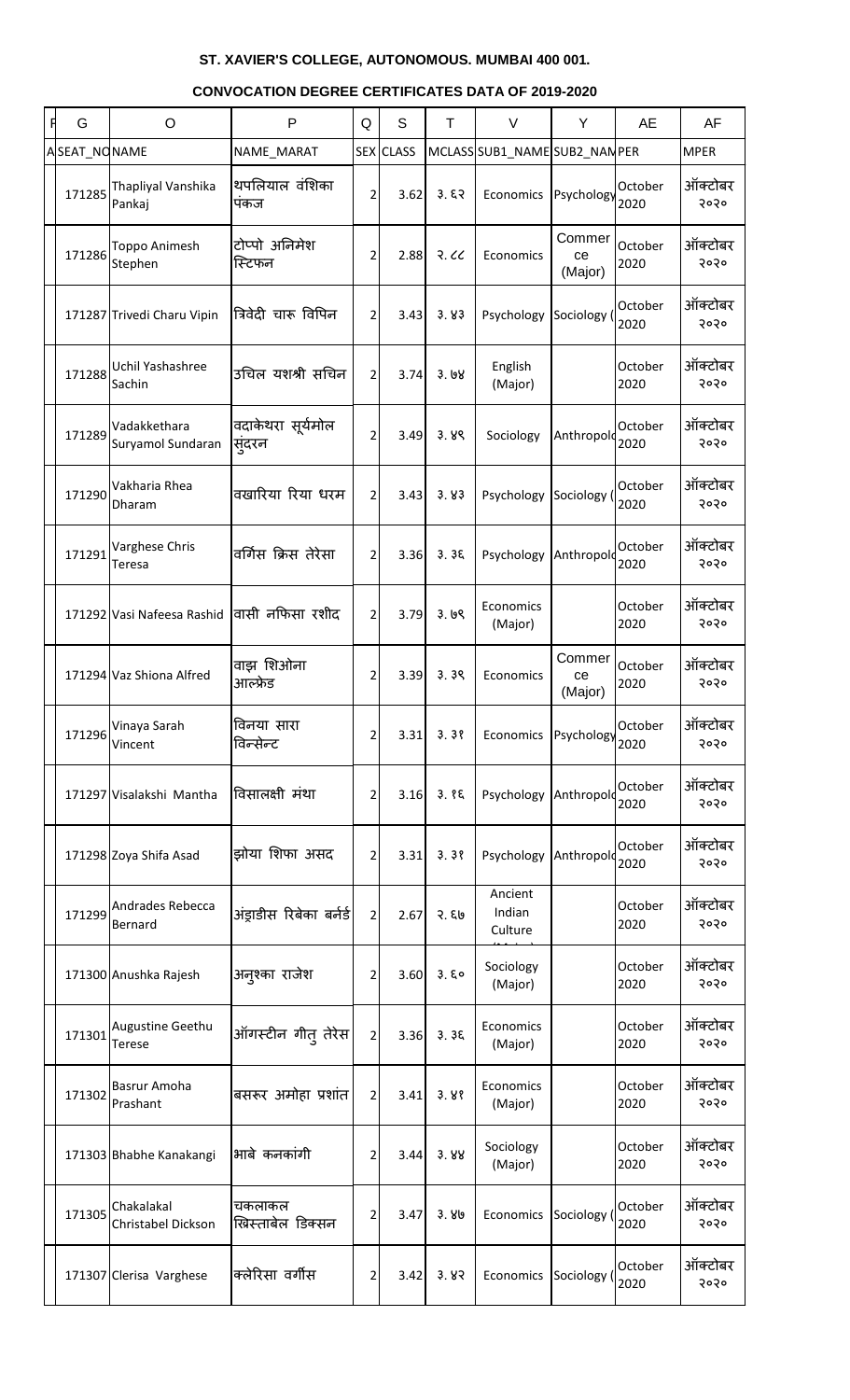| G            | $\circ$                                                | P                                         | Q              | S                | T     | $\vee$                        | Y                       | AE              | AF              |
|--------------|--------------------------------------------------------|-------------------------------------------|----------------|------------------|-------|-------------------------------|-------------------------|-----------------|-----------------|
| ASEAT_NONAME |                                                        | NAME_MARAT                                |                | <b>SEX CLASS</b> |       | MCLASS SUB1_NAME SUB2_NAN PER |                         |                 | <b>MPER</b>     |
| 171308       | Das Saineeta<br>Biswajit                               | दास साईनीता<br>विश्वजित                   | 2              | 3.07             | 3. ob | Economics<br>(Major)          |                         | October<br>2020 | ऑक्टोबर<br>२०२० |
|              | 171309 Dass Xavier Victor                              | दास झेवियर व्हिक्टर                       | $\mathbf{1}$   | 3.19             | 3.89  | English<br>(Major)            |                         | October<br>2020 | ऑक्टोबर<br>२०२० |
|              | 171310 Desai Riya Sanjay                               | देसाई रिया संजय                           | $\overline{2}$ | 3.77             | ३. ७७ | Economics<br>(Major)          |                         | October<br>2020 | ऑक्टोबर<br>२०२० |
| 171312       | Dgama Salome<br><b>Bridget Schubert</b>                | डिगामा सालोमी<br>ब्रिजेट ह्यूबर्ट         | 2              | 2.82             | २.८२  | Economics                     | Sociology (             | October<br>2020 | ऑक्टोबर<br>२०२० |
| 171313       | Dharamshi Siddhi<br>Kiran                              | धर्मशी<br>सिद्धी<br>किरण                  | 2              | 3.60             | 3.50  | History<br>(Major)            |                         | October<br>2020 | ऑक्टोबर<br>२०२० |
| 171314       | Dhoot Shrushti<br>Sushil                               | धूत सृष्टी सुशील                          | $\overline{2}$ | 3.67             | 3.50  | Economics                     | Statistic (M            | October<br>2020 | ऑक्टोबर<br>२०२० |
|              | 171315 Dias Kimberly                                   | डायस किंबर्ली                             | 2              | 3.15             | 3.89  | English<br>(Major)            |                         | October<br>2020 | ऑक्टोबर<br>२०२० |
|              | Dmello Malaika<br>171316 Esther Marie Allen<br>Anthony | डिमेलो मलायका<br>एस्थर मेरी एलन<br>ऍंथोनी | 2              | 2.78             | २. ७८ | Economics                     | Sociology (             | October<br>2020 | ऑक्टोबर<br>२०२० |
| 171317       | Dmello Vincia<br>Clement                               | डिमेलो विन्सीया<br>क्लेमेंट               | 2              | 3.00             | 3.00  | English<br>(Major)            |                         | October<br>2020 | ऑक्टोबर<br>२०२० |
| 171318       | Dsilva Rebecca<br>Philomena Jude                       | डिसिल्वा रेबेका<br>फिलोमिना ज्यूड         | 2              | 3.45             | 3.89  | Economics                     | Commer<br>ce<br>(Major) | October<br>2020 | ऑक्टोबर<br>२०२० |
|              | 171321 Sahir Avik D Souza                              | साहिर अविक<br>डिसोजा                      | 1              | 3.75             | 3.199 | English<br>(Major)            |                         | October<br>2020 | ऑक्टोबर<br>२०२० |
| 171322       | <b>Dsouza Sherine</b><br>Simon                         | डिसोजा शेरीन<br>सायमन                     | 2              | 3.00             | 3.00  | English<br>(Major)            |                         | October<br>2020 | ऑक्टोबर<br>२०२० |
| 171323       | Dsouza Sianna<br>Godwin                                | डिसोजा सीयाना<br>गॉडवीन                   | 2              | 3.42             | 3.83  | English<br>(Major)            |                         | October<br>2020 | ऑक्टोबर<br>२०२० |
| 171324       | <b>Dsouza Tiann Tresa</b><br>Troy                      | डिसोजा टिआन<br>ट्रेसा ट्रॉय               | 2              | 2.70             | २. ७० | Ancient<br>Indian<br>Culture  |                         | October<br>2020 | ऑक्टोबर<br>२०२० |
| 171325       | <b>Essex Lyrica Mystica</b><br>Milton                  | एसेक्स लिरीका<br>मिस्टीका मिल्टन          | 2              | 2.84             | 3.68  | Ancient<br>Indian<br>Culture  |                         | October<br>2020 | ऑक्टोबर<br>२०२० |
| 171326       | <b>Fernandes Britney</b><br>Aldrin                     | फर्नांडिस ब्रिटनी<br>एल्ड्रिन             | 2              | 3.33             | 3.33  | English<br>(Major)            |                         | October<br>2020 | ऑक्टोबर<br>२०२० |
| 171327       | Fernandes Chrysan<br>John                              | फर्नांडिस क्रिसॅन<br>जॉन                  | 2              | 3.45             | 3.89  | English<br>(Major)            |                         | October<br>2020 | ऑक्टोबर<br>२०२० |
| 171328       | Fernandes Eden<br>Eusebius                             | फर्नांडिस ईडन<br>यूजबीएस                  | 2              | 3.23             | 3.33  | English<br>(Major)            |                         | October<br>2020 | ऑक्टोबर<br>5050 |
| 171329       | Fernandes Jade<br>Orlando                              | फर्नांडिस जेड<br>ऑरलँडो                   | 1              | 3.45             | 3.89  | English<br>(Major)            |                         | October<br>2020 | ऑक्टोबर<br>5050 |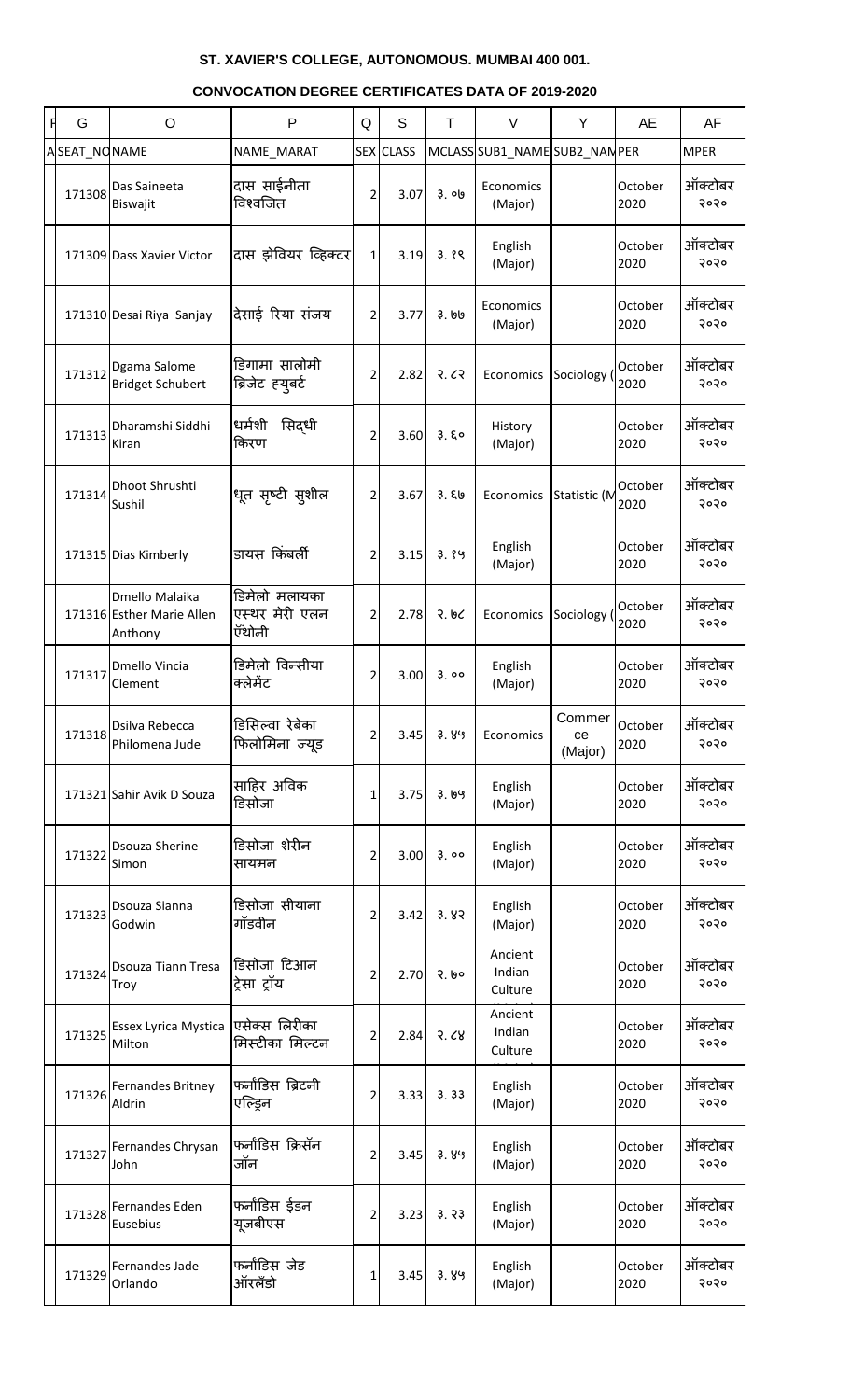| Ħ | G            | $\circ$                                        | P                               | Q              | S                | T             | $\vee$                        | Y                       | AE              | AF              |
|---|--------------|------------------------------------------------|---------------------------------|----------------|------------------|---------------|-------------------------------|-------------------------|-----------------|-----------------|
|   | ASEAT_NONAME |                                                | NAME_MARAT                      |                | <b>SEX CLASS</b> |               | MCLASS SUB1_NAME SUB2_NAN PER |                         |                 | <b>MPER</b>     |
|   |              | 171331 Gala Gatee Kalpesh                      | गाला गती कल्पेश                 | $\overline{2}$ | 3.37             | 3.30          | Ancient<br>Indian<br>Culture  |                         | October<br>2020 | ऑक्टोबर<br>२०२० |
|   | 171332       | Ganji Sai Vara<br>Prasad Venkatesh             | गांजी साई वरा<br>प्रसाद वेंकटेश | 1              | 3.00             | 3.00          | History<br>(Major)            |                         | October<br>2020 | ऑक्टोबर<br>२०२० |
|   |              | 171334 Gomes Savia Simon                       | गोम्स साविआ<br>सायमन            | 2              | 2.89             | 3.68          | Ancient<br>Indian<br>Culture  |                         | October<br>2020 | ऑक्टोबर<br>२०२० |
|   | 171335       | Gonsalves Chelsea<br>Peter                     | गोन्साल्विस चेल्सी<br>पिटर      | $\overline{2}$ | 2.57             | २. ५७         | Ancient<br>Indian<br>Culture  |                         | October<br>2020 | ऑक्टोबर<br>२०२० |
|   | 171336       | Hatangadi Saili<br>Saikrishna                  | हटंगडी सायली<br>साईकृष्ण        | 2              | 2.62             | 3.53          | Ancient<br>Indian<br>Culture  |                         | October<br>2020 | ऑक्टोबर<br>२०२० |
|   | 171337       | Jadhav Suyash<br>Sachin                        | जाधव सुयश सचिन                  | $\mathbf{1}$   | 2.00             | 2.00          | Ancient<br>Indian<br>Culture  |                         | October<br>2020 | ऑक्टोबर<br>२०२० |
|   | 171338       | Jaggi Prarthna<br>Yogesh                       | जग्गी प्रार्थना योगेश           | $\overline{2}$ | 3.65             | 3.89          | Economics<br>(Major)          |                         | October<br>2020 | ऑक्टोबर<br>२०२० |
|   |              | 171339 Jain Apeksha Jagesh                     | जैन अपेक्षा जागेश               | $\overline{2}$ | 3.52             | 3.92          | Sociology                     | Anthropold              | October<br>2020 | ऑक्टोबर<br>२०२० |
|   |              | 171340 Jain Bhavisha Arvind  जैन भाविषा अरविंद |                                 | $\overline{2}$ | 2.76             | 3.95          | Ancient<br>Indian<br>Culture  |                         | October<br>2020 | ऑक्टोबर<br>२०२० |
|   | 171341       | Joshi Rebecca<br><b>Bharat</b>                 | जोशी रेबेका भरत                 | 2              | 3.25             | 3.79          | History<br>(Major)            |                         | October<br>2020 | ऑक्टोबर<br>२०२० |
|   | 171342       | Karkada Shaniya<br>Stanley                     | कारकडा शनिया<br>स्टॅनली         | 2              | 3.46             | 3.85          | Sociology                     | Anthropold              | October<br>2020 | ऑक्टोबर<br>२०२० |
|   | 171343       | Kasture Rashit<br>Shilchand                    | कस्तुरे राशीत<br>शिलचंद         | 1              | 3.35             | 3.39          | Economics<br>(Major)          |                         | October<br>2020 | ऑक्टोबर<br>२०२० |
|   | 171344       | Kidangan Sonia<br>Joseph                       | किडंगन सोनिया<br>जोसेफ          | 2              | 3.46             | 3.85          | English<br>(Major)            |                         | October<br>2020 | ऑक्टोबर<br>२०२० |
|   | 171345       | Koonamave Karen<br>Sajan                       | कुन्नामाव कॅरन<br>साजन          | 2              | 3.31             | 3.38          | English<br>(Major)            |                         | October<br>2020 | ऑक्टोबर<br>२०२० |
|   |              | 171347 Lobo Lynette Jude                       | लोबो लिनेट ज्यूड                | 2              | 3.22             | 3.32          | Economics                     | Commer<br>ce<br>(Major) | October<br>2020 | ऑक्टोबर<br>२०२० |
|   |              | 171348 Lopes Jessica John                      | लोपीस जेसिका जॉन                | 2              | 2.95             | 2.89          | English<br>(Major)            |                         | October<br>2020 | ऑक्टोबर<br>२०२० |
|   | 171349       | Magar Harshada<br>Rajendra                     | मगर हर्शदा राजेंद्र             | 2              | 3.42             | 3.82          | Economics                     | Commer<br>ce<br>(Major) | October<br>2020 | ऑक्टोबर<br>२०२० |
|   | 171351       | Mendes Jerusha<br>Daryl                        | मेंडिस जेरुशा डॅरील             | $\overline{2}$ | 3.12             | 3.82          | Economics<br>(Major)          |                         | October<br>2020 | ऑक्टोबर<br>२०२० |
|   | 171352       | Moraes Amanda<br>Kenneth                       | मोरायस अमांडा<br>केनेथ          | $\overline{2}$ |                  | $3.14$ $3.88$ | Sociology<br>(Major)          |                         | October<br>2020 | ऑक्टोबर<br>२०२० |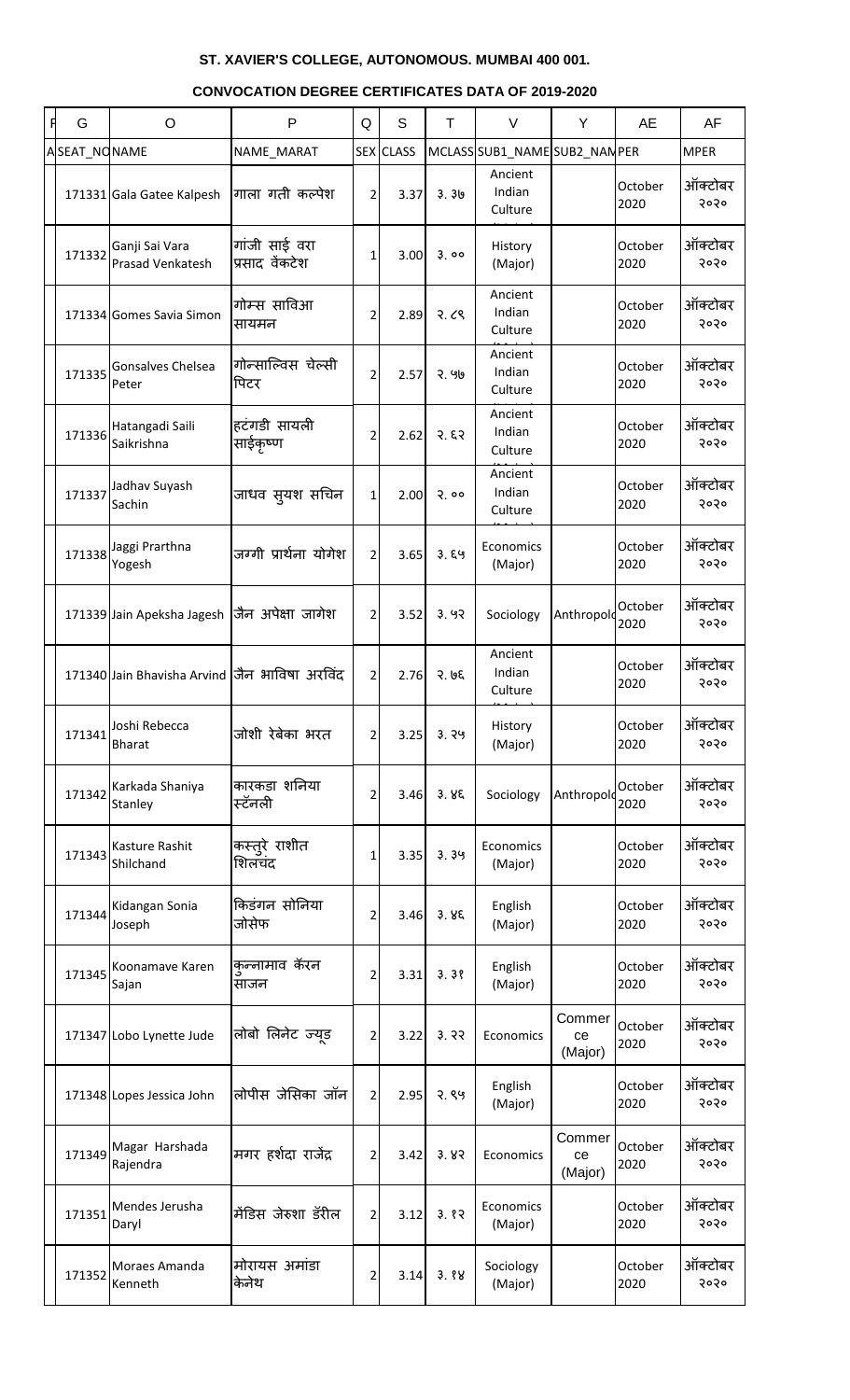| G            | O                                            | P                                             | Q              | S                | T.    | $\vee$                        | Y                       | AE              | AF              |
|--------------|----------------------------------------------|-----------------------------------------------|----------------|------------------|-------|-------------------------------|-------------------------|-----------------|-----------------|
| ASEAT_NONAME |                                              | NAME_MARAT                                    |                | <b>SEX CLASS</b> |       | MCLASS SUB1_NAME SUB2_NAN PER |                         |                 | <b>MPER</b>     |
| 171353       | Moraes Simran Sara<br>John                   | मोरायस सिमरन<br>सारा जॉन                      | 2              | 3.36             | 3.35  | Economics Sociology           |                         | October<br>2020 | ऑक्टोबर<br>२०२० |
|              |                                              | 171354 Nabazza Stuti Sanat नाबाझा स्त्ती सनात | $\overline{2}$ | 3.57             | ३. ५७ | Economics                     | Sociology               | October<br>2020 | ऑक्टोबर<br>२०२० |
|              | 171355 Nair Sharon Dilip                     | नायर शेरॉन दिलिप                              | $\overline{2}$ | 3.31             | 3.38  | English<br>(Major)            |                         | October<br>2020 | ऑक्टोबर<br>२०२० |
|              | 171356 Nivedha Kannan                        | निवेधा कॅनन                                   | $\overline{2}$ | 3.65             | 3.89  | Economics<br>(Major)          |                         | October<br>2020 | ऑक्टोबर<br>२०२० |
| 171357       | Noronha Keane<br>Valente                     | नोरोन्हा केन वेलेंट                           | $\mathbf{1}$   | 3.02             | 3.02  | Sociology<br>(Major)          |                         | October<br>2020 | ऑक्टोबर<br>२०२० |
|              | 171358 Parmar Vishali Niraj                  | परमार विशालि<br>निरज                          | 2              | 3.24             | 3.38  | Economics<br>(Major)          |                         | October<br>2020 | ऑक्टोबर<br>२०२० |
| 171359       | Patil Priyanka<br><b>Nitin</b>               | पाटील प्रियंका<br>नितीन                       | $\overline{2}$ | 2.77             | २. ७७ | English<br>(Major)            |                         | October<br>2020 | ऑक्टोबर<br>२०२० |
| 171360       | Pereira Leandra<br>Rose Michael              | परेरा लिअँड्रा रोस<br>मायकल                   | $\overline{2}$ | 3.09             | 3.09  | Economics<br>(Major)          |                         | October<br>2020 | ऑक्टोबर<br>२०२० |
| 171361       | Pereira Syiemiong<br>Reuben Joseph<br>Lester | परेरा शिमियॉन्ग<br>रुबेन जोसेफ लिस्टर         | $\mathbf{1}$   | 1.99             | १.९९  | Sociology<br>(Major)          |                         | October<br>2020 | ऑक्टोबर<br>२०२० |
| 171362       | Pereira Tania<br>Wency                       | परेरा तानिया वेंसी                            | $\overline{2}$ | 3.00             | 3.00  | Sociology                     | Anthropolo              | October<br>2020 | ऑक्टोबर<br>२०२० |
| 171363       | Pulikotil Jesly<br>Joseph                    | पतिकोटील जेसली<br>जोसेफ                       | $\overline{2}$ | 3.35             | 3.39  | Sociology<br>(Major)          |                         | October<br>2020 | ऑक्टोबर<br>२०२० |
| 171364       | Rao Gayatri<br>Suresh                        | राव गायत्री सूरेश                             | $\overline{2}$ | 3.15             | 3.89  | Sociology<br>(Major)          |                         | October<br>2020 | ऑक्टोबर<br>२०२० |
| 171365       | Ravindran<br>Priyanka<br>Ravindran           | रवींद्रन प्रियंका<br>रविंद्रन ओथायथ           | $\overline{2}$ | 3.00             | 3.00  | Sociology                     | Anthropold              | October<br>2020 | ऑक्टोबर<br>२०२० |
| 171366       | Rego Rhea Merlyn<br>Aloysius                 | रेगो रिया मर्लिन<br>अलॉयसियस                  | $\overline{2}$ | 3.37             | 3.30  | Psychology                    | Sociology               | October<br>2020 | ऑक्टोबर<br>२०२० |
| 171367       | Richu Maria<br>George                        | रिचू मरिया जॉर्ज                              | $\overline{2}$ | 3.47             | 3.80  | English<br>(Major)            |                         | October<br>2020 | ऑक्टोबर<br>२०२० |
| 171368       | Risha Rachel<br>George                       | रिशा रेचल जॉर्ज                               | $\overline{2}$ | 3.30             | 3.30  | Economics<br>(Major)          |                         | October<br>2020 | ऑक्टोबर<br>२०२० |
| 171369       | Rodrigues Angel<br>Noel                      | रॉड्रिग्स एंजेल नोएल                          | $\overline{2}$ | 3.11             | 3.88  | Economics                     | Commer<br>ce<br>(Major) | October<br>2020 | ऑक्टोबर<br>२०२० |
| 171370       | Rodrigues Oriean<br>Philip                   | रॉड्रिग्स ओरियन<br>फिलिप                      | $\overline{2}$ | 3.36             | 3.35  | English<br>(Major)            |                         | October<br>2020 | ऑक्टोबर<br>२०२० |
| 171371       | Sabnis Sameeha<br>Uday                       | सबनीस समिहा उदय                               | $\overline{2}$ | 3.47             | 3.80  | Sociology                     | Anthropolo              | October<br>2020 | ऑक्टोबर<br>5050 |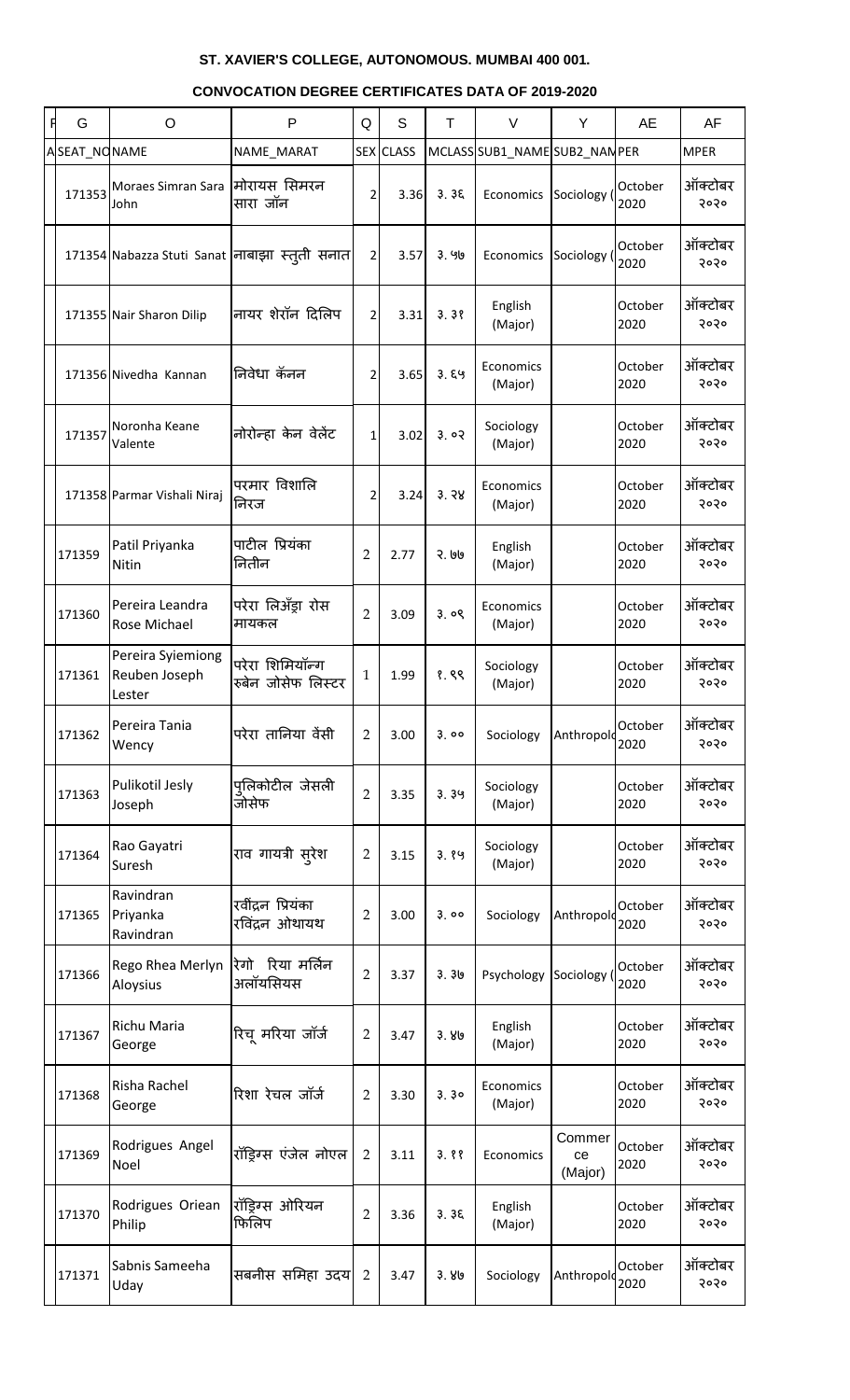| Ħ | G            | $\circ$                               | P                                     | Q              | S                | T       | $\vee$                          | Y                       | AE              | AF              |
|---|--------------|---------------------------------------|---------------------------------------|----------------|------------------|---------|---------------------------------|-------------------------|-----------------|-----------------|
|   | ASEAT_NONAME |                                       | NAME_MARAT                            |                | <b>SEX CLASS</b> |         | MCLASS SUB1_NAME SUB2_NAN PER   |                         |                 | <b>MPER</b>     |
|   | 171372       | Sahu Caren Pranab साह़्केरेन प्रणब    |                                       | $\overline{2}$ | 2.89             | 3.68    | Ancient<br>Indian<br>Culture    |                         | October<br>2020 | ऑक्टोबर<br>२०२० |
|   | 171373       | Saldanha Rebecca<br>Judeline Russel   | सलडाना रेबेका<br>ज्युडलीन रसेल        | $\overline{2}$ | 3.45             | 3.89    | Economics                       | Commer<br>ce<br>(Major) | October<br>2020 | ऑक्टोबर<br>२०२० |
|   | 171375       | Sarma Naina<br>Prabal Moni            | शर्मा नयना प्रबल<br>मोनी              | $\overline{2}$ | 2.51             | 2.98    | Sociology                       | Anthropolo              | October<br>2020 | ऑक्टोबर<br>२०२० |
|   | 171378       | Sharon Joby                           | शॅरन जोबी                             | $\overline{2}$ | 3.26             | 3.76    | Economics                       | Sociology (             | October<br>2020 | ऑक्टोबर<br>२०२० |
|   | 171379       | Siddiqui Aman<br>Roomi                | सिद्दीकी अमान<br>रोमी                 | $\mathbf{1}$   | 2.94             | 3.88    | Sociology                       | Anthropold              | October<br>2020 | ऑक्टोबर<br>२०२० |
|   | 171381       | Snehi Sanyam<br>Sanjaykumar           | स्नेही संयम<br>संजयकुमार              | $\mathbf{1}$   | 2.68             | २. ६८   | Economics                       | Sociology (             | October<br>2020 | ऑक्टोबर<br>२०२० |
|   | 171383       | <b>Tated Aakanksha</b><br>Bhushan     | तातेड आकांक्षा भूषण                   | $\overline{2}$ | 3.51             | 3.98    | History<br>(Major)              |                         | October<br>2020 | ऑक्टोबर<br>२०२० |
|   | 171385       | Thekkumthala<br>Joyce Jestin          | थेकुमतला जॉयस<br>जेस्टीन              | $\overline{2}$ | 3.12             | 3.82    | English<br>(Major)              |                         | October<br>2020 | ऑक्टोबर<br>२०२० |
|   | 171386       | Thungon Sange<br>Norbu                | थुंगोन सांगे नॉर्ब्                   | $\mathbf{1}$   | 2.50             | २. ५०   | Ancient<br>Indian<br>Culture    |                         | October<br>2020 | ऑक्टोबर<br>२०२० |
|   | 171387       | Tomaar Padmini<br>Dillep              | तोमार पदमिनी<br>दिलीप                 | $\overline{2}$ | 3.51             | 3.98    | English<br>(Major)              |                         | October<br>2020 | ऑक्टोबर<br>२०२० |
|   | 171388       | Vaishnav<br>Tirupatibala Harish हिरीश | वैष्णव तिरुपतीबाला                    | $\overline{2}$ | 3.29             | 3.39    | Sociology<br>(Major)            |                         | October<br>2020 | ऑक्टोबर<br>२०२० |
|   | 171389       | Viniet Mallika Alok                   | विनीत मलायका<br>अलोक                  | $\overline{2}$ | 2.50             | २. ५०   | Ancient<br>Indian<br>Culture    |                         | October<br>2020 | ऑक्टोबर<br>२०२० |
|   | 171390       | Vongeyer Corrina<br>Felinta Glenn     | वंगेयर कोरींना<br>फेलिन्टा ग्लेन      | $\overline{2}$ | 3.32             | 3.32    | English<br>(Major)              |                         | October<br>2020 | ऑक्टोबर<br>२०२० |
|   | 171391       | <b>Warner Taran Anil</b>              | वॉर्नर तरण अनिल                       | $\mathbf{1}$   | 3.23             | 3.73    | English<br>(Major)              |                         | October<br>2020 | ऑक्टोबर<br>२०२० |
|   | 171392       | Arora Vanshika<br>Sanjay              | अरोरा वंशिका संजय                     | $\overline{2}$ | 3.40             | 3.80    | English<br>(Major)              |                         | October<br>2020 | ऑक्टोबर<br>२०२० |
|   | 171394       | Daxini Priyank<br>Sanjay              | दक्षिणी प्रियांक<br>संजय              | $\mathbf{1}$   | 3.77             | 3. 1919 | Economics                       | Statistic (M            | October<br>2020 | ऑक्टोबर<br>२०२० |
|   | 171395       | Nemani Tanushka<br>Anand              | कोमानी तनुष्का<br>आनंद                | $\overline{2}$ | 3.82             | 3.62    | Economics                       | Statistic (M            | October<br>2020 | ऑक्टोबर<br>२०२० |
|   | 171396       |                                       | Patil Nachita Satish पाटील नचिता सतीश | $\overline{2}$ | 3.11             | 3.88    | Political<br>Science<br>(Major) |                         | October<br>2020 | ऑक्टोबर<br>२०२० |
|   | 171397       | Ramani Muskan<br>Amin                 | रमानी मुस्कान<br>अमीन                 | $\overline{2}$ | 3.38             | 3.3<    | Ancient<br>Indian<br>Culture    |                         | October<br>2020 | ऑक्टोबर<br>२०२० |